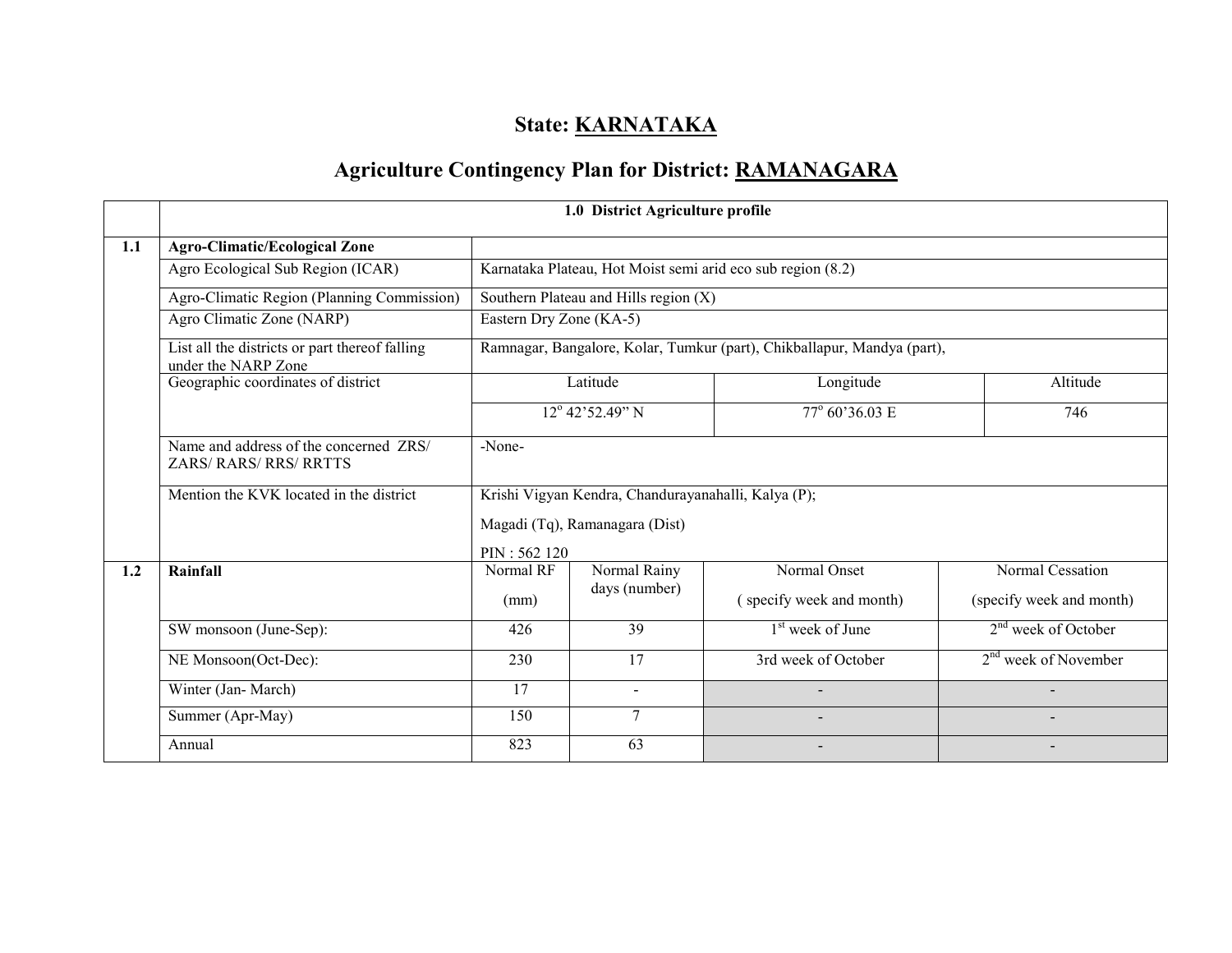| 1.3 | <b>Land</b> use                                          | Geographical | Forest | Land under               | Permanent | Cultivable | Cultivable | Land under                        | Barren and           | Current | Other   |
|-----|----------------------------------------------------------|--------------|--------|--------------------------|-----------|------------|------------|-----------------------------------|----------------------|---------|---------|
|     | pattern of the<br><b>district</b> (latest<br>statistics) | area         | area   | non-<br>agricultural use | pastures  | wasteland  | area       | Misc. tree<br>crops and<br>groves | uncultivable<br>land | fallows | fallows |
|     | <b>Area</b> (`000<br>ha)                                 | 355.9        | 69.9   | 26.2                     | 24.7      | 1.2        | 158.9      | 4.0                               | 24.3                 | 16.6    | 30.1    |

| 1.4 | Major Soils (common names like shallow | Area ('000 ha)   | Percent (%) of total |
|-----|----------------------------------------|------------------|----------------------|
|     | red soils etc.,)                       |                  |                      |
|     | Deep red clay soils                    | 169.1            | 31.6                 |
|     | Moderately deep red clay soils.        | 93.7             | 25.6                 |
|     | Shallow red soils                      | 70.5             | 19.3                 |
|     | Moderately deep, loamy soils           | 17.3             | 4.7                  |
|     | Deep red sandy loam soils              | 14.4             | 3.9                  |
| 1.5 | <b>Agricultural land use</b>           | Area $('000 ha)$ | Cropping intensity % |
|     | Net sown area                          | 167              | 105.6                |
|     | Area sown more than once               | 5.3              |                      |
|     | Gross cropped area                     | 176.4            |                      |

| 1.6 | Irrigation                 | Area ('000 ha)                  |                |                                    |  |  |  |
|-----|----------------------------|---------------------------------|----------------|------------------------------------|--|--|--|
|     | Net irrigated area         | 56.4                            |                |                                    |  |  |  |
|     | Gross irrigated area       | $\,$                            |                |                                    |  |  |  |
|     | Rainfed area               | 156.6 (68% of the cropped area) |                |                                    |  |  |  |
|     | Sources of Irrigation      | Number                          | Area ('000 ha) | Percentage of total irrigated area |  |  |  |
|     | Canals                     |                                 | 3.1            | 5.5                                |  |  |  |
|     | Tanks                      | 808                             | 15.1           | 8.6                                |  |  |  |
|     | Open wells                 | $\overline{\phantom{0}}$        | $\,$           | $\overline{\phantom{a}}$           |  |  |  |
|     | Bore wells including wells | 47902                           | 36.6           | 20.8                               |  |  |  |
|     | Lift irrigation schemes    | ◠                               | 0.1            | 0.3                                |  |  |  |
|     | Micro-irrigation           |                                 |                |                                    |  |  |  |
|     | Other sources              |                                 | 1.2            | 2.2                                |  |  |  |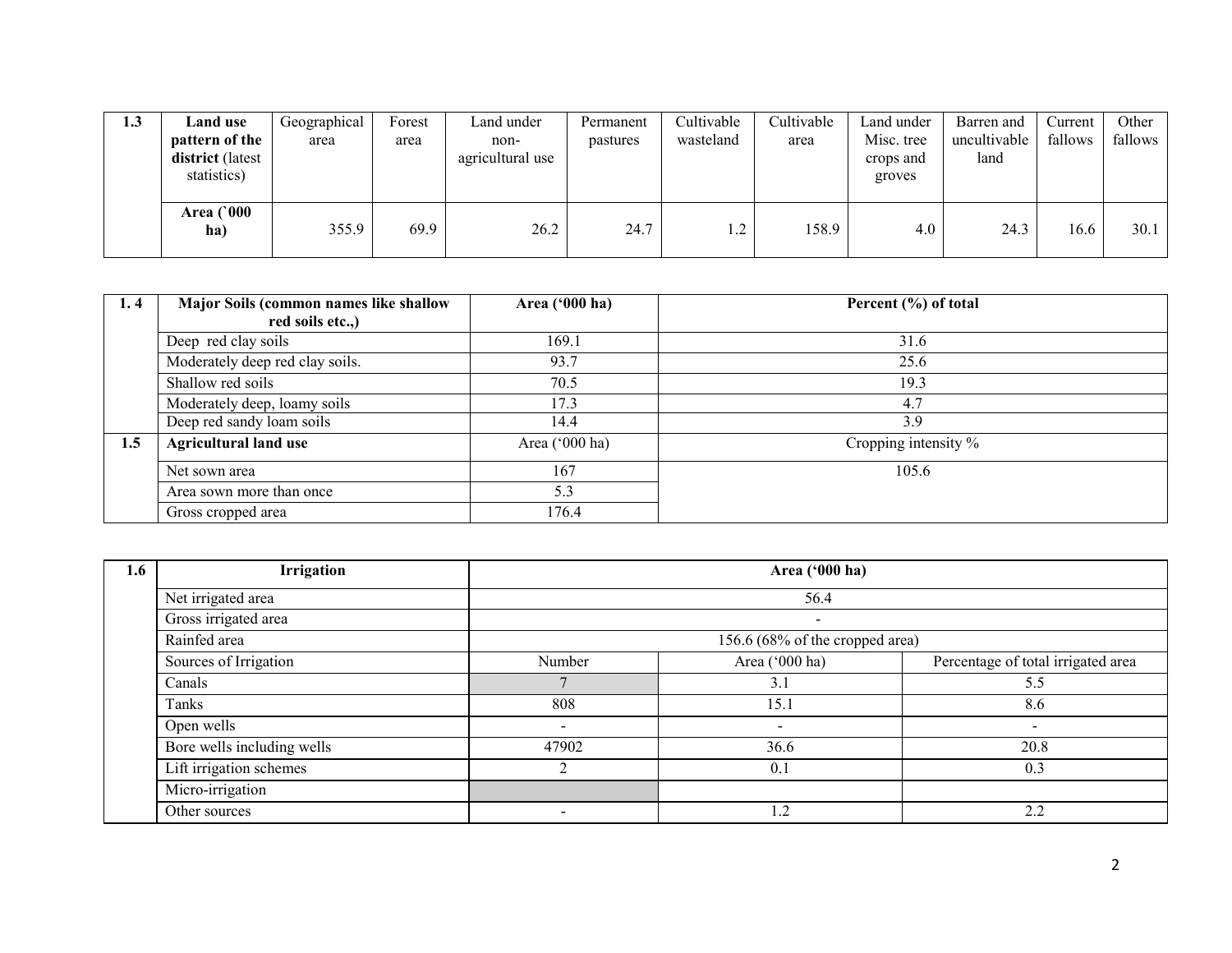| <b>Total Irrigated Area</b>                                                                                  |                          | 56.4                     |                          |  |  |  |
|--------------------------------------------------------------------------------------------------------------|--------------------------|--------------------------|--------------------------|--|--|--|
| Pump sets                                                                                                    | 49412                    |                          |                          |  |  |  |
| No. of Tractors                                                                                              | 2496                     |                          |                          |  |  |  |
| Groundwater availability and use* (Data<br>source: State/Central Ground water<br><b>Department /Board)</b>   | No. of blocks/ Tehsils   |                          | $(\%)$ area              |  |  |  |
| Over exploited                                                                                               | $\overline{\phantom{0}}$ |                          | $\overline{\phantom{0}}$ |  |  |  |
| Critical                                                                                                     | $\overline{\phantom{0}}$ |                          | -                        |  |  |  |
| Semi-critical                                                                                                | $\overline{\phantom{a}}$ |                          | -                        |  |  |  |
| Safe                                                                                                         | $\overline{\phantom{0}}$ |                          |                          |  |  |  |
| Wastewater availability and use                                                                              | $\overline{\phantom{0}}$ |                          |                          |  |  |  |
| Ground water quality                                                                                         |                          | $\overline{\phantom{a}}$ |                          |  |  |  |
| *over-exploited: groundwater utilization > 100%; critical: 90-100%; semi-critical: 70-90%; safe: $\leq 70\%$ |                          |                          |                          |  |  |  |

#### 1.7Area under major field crops & horticulture etc. (2008-09)

| 1.7<br><b>Major Field Crops cultivated</b> |                  |                     |                          |                          |               |              |  |  |
|--------------------------------------------|------------------|---------------------|--------------------------|--------------------------|---------------|--------------|--|--|
|                                            |                  | <b>Kharif</b>       |                          | Rabi                     | <b>Summer</b> | <b>Total</b> |  |  |
|                                            | <b>Irrigated</b> | Rainfed             | <b>Irrigated</b>         | Rainfed                  |               |              |  |  |
| Ragi                                       | -                | 78.02               | $\overline{\phantom{0}}$ | 0.01                     | 0.17          | 78.21        |  |  |
| Groundnut                                  | -                | 7.72                | $\blacksquare$           | $\blacksquare$           | 0.05          | 7.77         |  |  |
| Paddy                                      | 6.25             | $\blacksquare$      | $\blacksquare$           | $\sim$                   | 0.36          | 6.61         |  |  |
| Field bean                                 | -                | 5.48                | $\blacksquare$           | 0.03                     | $\sim$        | 5.51         |  |  |
| Red gram                                   | -                | 3.75                | $\overline{\phantom{a}}$ | $\overline{\phantom{a}}$ |               | 3.75         |  |  |
| <b>Horticulture crops - Fruits</b>         |                  | Total area('000 ha) |                          |                          |               |              |  |  |
| Mango                                      |                  |                     |                          | 20.00                    |               |              |  |  |
| Banana                                     |                  |                     |                          | 4.40                     |               |              |  |  |
| Citrus                                     |                  |                     |                          | 1.90                     |               |              |  |  |
| Sapota                                     |                  |                     |                          | 0.76                     |               |              |  |  |
| Jack                                       |                  |                     |                          | 0.45                     |               |              |  |  |
| Horticultural crops - Vegetables           |                  | Total area('000 ha) |                          |                          |               |              |  |  |
| Tomato                                     |                  | 1.20                |                          |                          |               |              |  |  |
| <b>Brinjal</b>                             |                  |                     |                          | 0.90                     |               |              |  |  |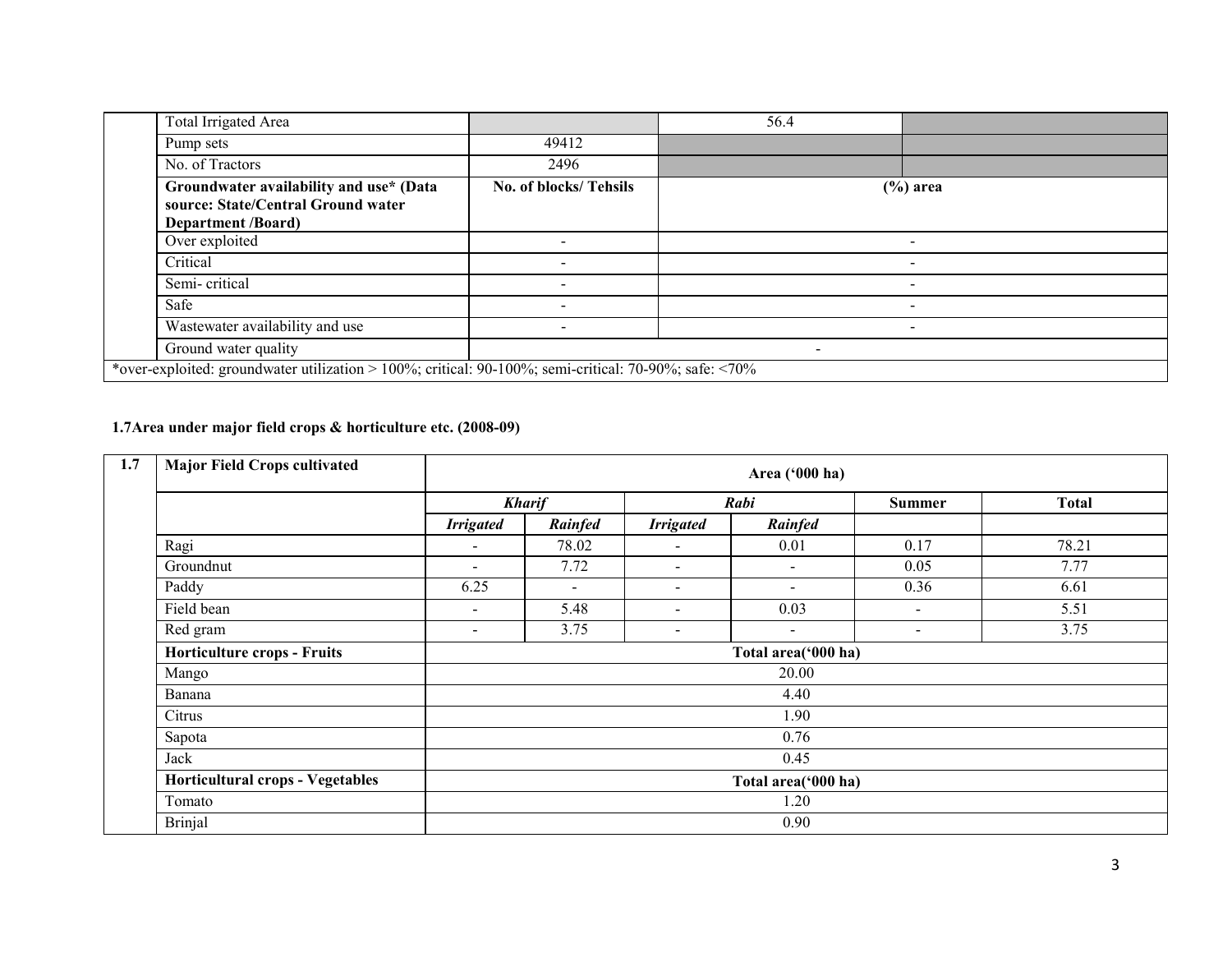| Ladies finger                       | 0.23                     |  |
|-------------------------------------|--------------------------|--|
| Beans                               | 0.18                     |  |
| Onion                               | 0.16                     |  |
| <b>Medicinal and Aromatic crops</b> | Total area('000 ha)      |  |
| Crop 1                              | $\overline{\phantom{a}}$ |  |
| <b>Plantation crops</b>             | Total area('000 ha)      |  |
| Coconut                             | 3.1                      |  |
| Arecanut                            | 2.2                      |  |
| Tamarind                            | 0.8                      |  |
| Beetle vein                         | 0.3                      |  |
| Cashew                              | 0.003                    |  |
| <b>Fodder crops</b>                 | Total area('000 ha)      |  |
| Total fodder crop area              | $\overline{\phantom{a}}$ |  |
| <b>Grazing land</b>                 |                          |  |
| Sericulture etc ('000 ha)           | 15.1                     |  |
| <b>Others (Specify)</b>             |                          |  |

| 1.8 | Livestock                                      | <b>Male ('000)</b> | Female ('000)             | <b>Total ('000)</b> |
|-----|------------------------------------------------|--------------------|---------------------------|---------------------|
|     |                                                |                    |                           |                     |
|     | Non descriptive Cattle (local low yielding)    | 41.4               | 136.8                     | 178.2               |
|     | Crossbred cattle                               | 4.0                | 83.8                      | 87.8                |
|     | Non descriptive Buffaloes (local low yielding) |                    |                           |                     |
|     | <b>Graded Buffaloes</b>                        | 1.7                | 38.5                      | 40.3                |
|     | Goat                                           |                    |                           | 167.6               |
|     | Sheep                                          |                    |                           | 221.8               |
|     | Others (Camel, Pig, Yak etc.)                  |                    |                           |                     |
|     | Commercial dairy farms (Number)                |                    |                           | $\blacksquare$      |
| 1.9 | Poultry                                        | No. of farms       | Total No. of birds ('000) |                     |
|     | Commercial                                     | 107                | 2163.6                    |                     |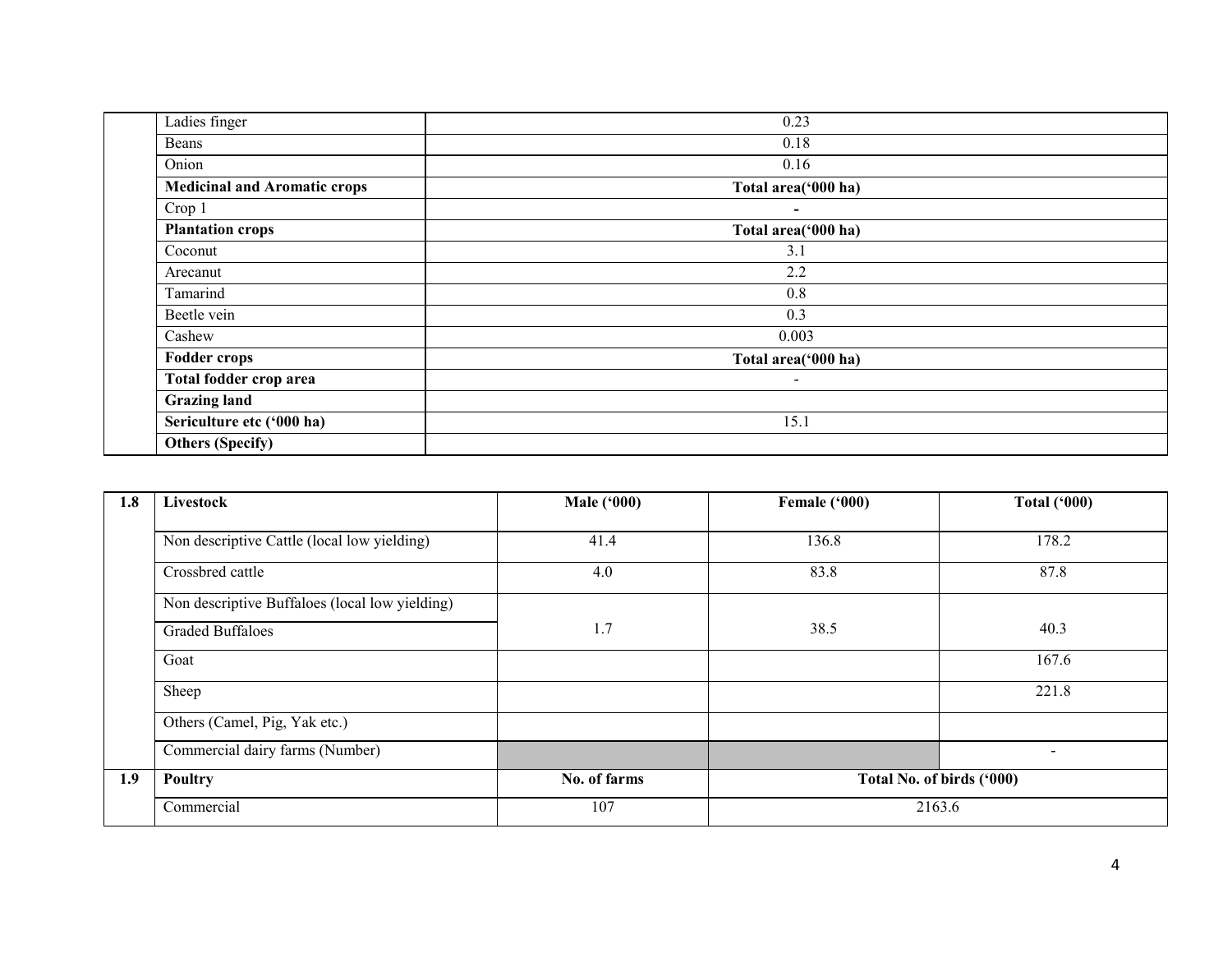|      | Backyard                                                       |                        | $\overline{\phantom{a}}$ |                    |                                          | $\overline{\phantom{0}}$                                 |                   |  |
|------|----------------------------------------------------------------|------------------------|--------------------------|--------------------|------------------------------------------|----------------------------------------------------------|-------------------|--|
| 1.10 | Fisheries (Data source: Chief Planning Officer)                |                        |                          |                    |                                          |                                                          |                   |  |
|      | A. Capture                                                     |                        |                          |                    |                                          |                                                          |                   |  |
|      | i) Marine (Data Source: Fisheries<br>Department)               | No. of fishermen       | <b>Boats</b>             |                    |                                          | <b>Storage facilities</b><br><b>Nets</b>                 |                   |  |
|      |                                                                |                        | Mechanized               | Non-<br>mechanized | Mechanized<br>(Trawl nets,<br>Gill nets) | Non-mechanized<br>(Shore Seines, Stake<br>$&$ trap nets) | (Ice plants etc.) |  |
|      |                                                                |                        |                          |                    | <b>Not Applicable</b>                    |                                                          |                   |  |
|      |                                                                | No. Farmer owned ponds |                          |                    | <b>No. of Reservoirs</b>                 | No. of village tanks                                     |                   |  |
|      | ii) Inland (Data Source: Fisheries<br>Department)              |                        |                          |                    | <b>Not Applicable</b>                    |                                                          |                   |  |
|      | <b>B.</b> Culture                                              |                        |                          |                    |                                          |                                                          |                   |  |
|      |                                                                | Water Spread Area (ha) |                          |                    | Yield (t/ha)                             | Production ('000 tons)                                   |                   |  |
|      | i) Brackish water (Data Source:<br>MPEDA/Fisheries Department) |                        |                          |                    | <b>Not Applicable</b>                    |                                                          |                   |  |
|      | ii) Fresh water (Data Source:<br><b>Fisheries Department)</b>  |                        |                          |                    |                                          |                                                          |                   |  |
|      | <b>Others</b>                                                  |                        |                          |                    |                                          |                                                          |                   |  |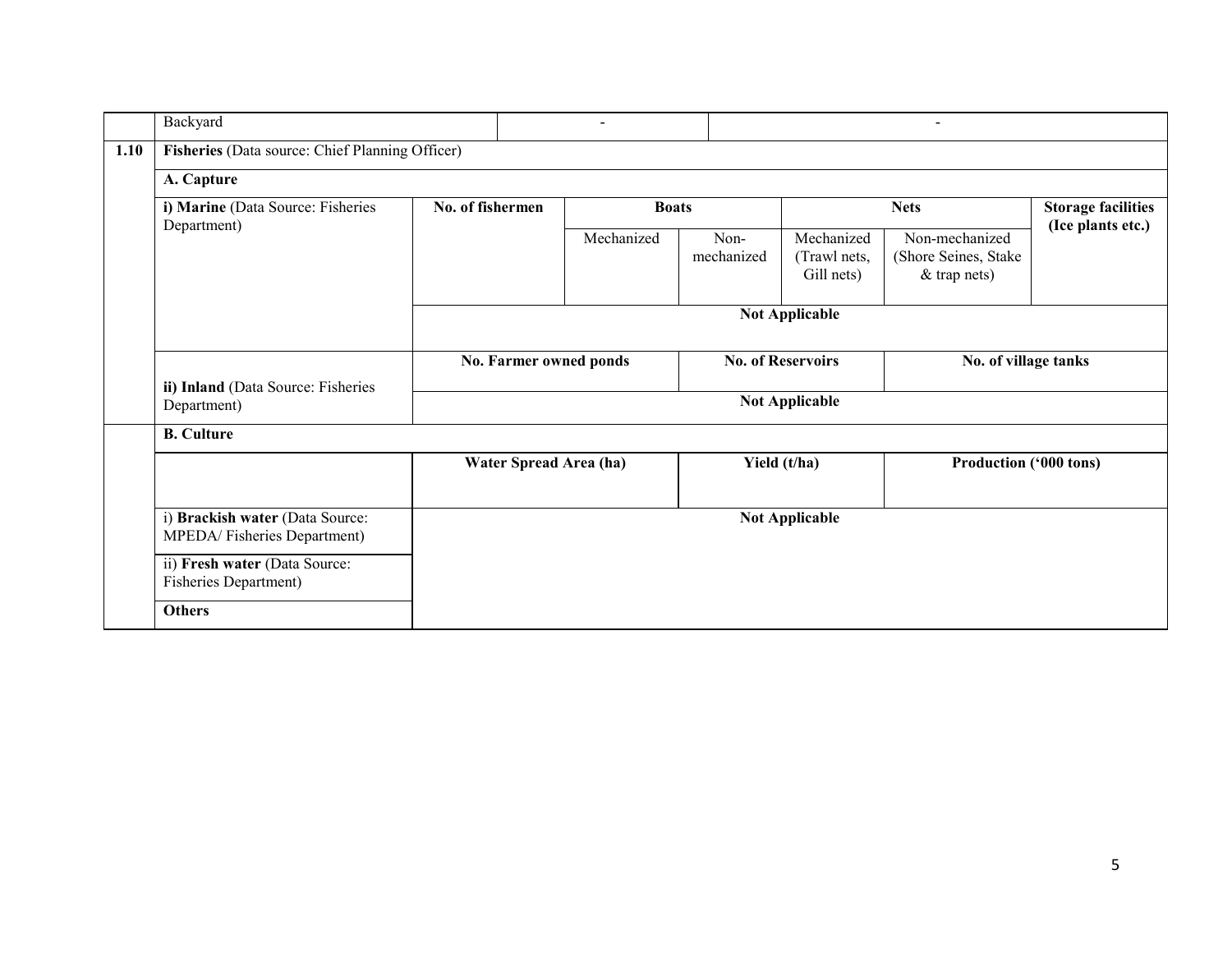#### 1.11 Production and Productivity of major crops (Average of last 2 years: 2007 and 2008)

| 1.11 | Name of crop                                                              |                          | Kharif                   |                          | Rabi                     |                          | <b>Summer</b>           |                       | <b>Total</b>            | Crop                                   |
|------|---------------------------------------------------------------------------|--------------------------|--------------------------|--------------------------|--------------------------|--------------------------|-------------------------|-----------------------|-------------------------|----------------------------------------|
|      |                                                                           | Production<br>(000 t)    | Productivity<br>(kg/ha)  | Production<br>(000 t)    | Productivity<br>(kg/ha)  | Production<br>(000 t)    | Productivity<br>(kg/ha) | Production<br>(000 t) | Productivity<br>(kg/ha) | residue as<br>fodder<br>(000)<br>tons) |
|      | Major Field crops (Crops to be identified based on total acreage)         |                          |                          |                          |                          |                          |                         |                       |                         |                                        |
|      | Ragi                                                                      | 145.9                    | 1968                     | 0.03                     | 1487                     | 0.3                      | 2031                    | 146.2                 | 1917                    |                                        |
|      | Paddy                                                                     | 16.2                     | 2764                     | $\blacksquare$           | $\blacksquare$           | 0.3                      | 1130                    | 16.7                  | 2641                    |                                        |
|      | Field bean                                                                | 4.9                      | 926                      | 0.008                    | 471                      | $\overline{\phantom{a}}$ | $\blacksquare$          | 4.9                   | 901                     |                                        |
|      | Groundnut                                                                 | 4.4                      | 585                      | $\blacksquare$           | $\blacksquare$           | $\overline{a}$           | $\blacksquare$          | 4.4                   | 569                     |                                        |
|      | Horsegram                                                                 | 1.9                      | 514                      | 2.2                      | 561                      | $\overline{\phantom{a}}$ | $\sim$                  | 4.2                   | 523                     |                                        |
|      | Others                                                                    |                          |                          |                          |                          |                          |                         |                       |                         |                                        |
|      | Major Horticultural crops (Crops to be identified based on total acreage) |                          |                          |                          |                          |                          |                         |                       |                         |                                        |
|      | Mango                                                                     | $\sim$                   | $\sim$                   | $\blacksquare$           | $\blacksquare$           | 217.29                   | 10.30                   |                       |                         |                                        |
|      | Banana                                                                    | 70.23                    | 30.4                     | 12.70                    | 30.4                     | 50.89                    | 30.4                    | 133.82                | 30.4                    |                                        |
|      | Coconut                                                                   | 702                      | 0.10                     | 298                      | 0.10                     | 1685                     | 0.10                    | 2685                  | 0.10                    |                                        |
|      | (lakh nuts)                                                               |                          |                          |                          |                          |                          |                         |                       |                         |                                        |
|      | Sapota                                                                    | 2900                     | 11.6                     | $\blacksquare$           | $\blacksquare$           | 6543                     | 11.6                    | 9443                  | 11.6                    |                                        |
|      | Jack                                                                      | $\overline{\phantom{a}}$ | $\overline{\phantom{0}}$ | $\overline{\phantom{a}}$ | $\overline{\phantom{0}}$ | 9100                     | 20.2                    | 9100                  | 20.2                    |                                        |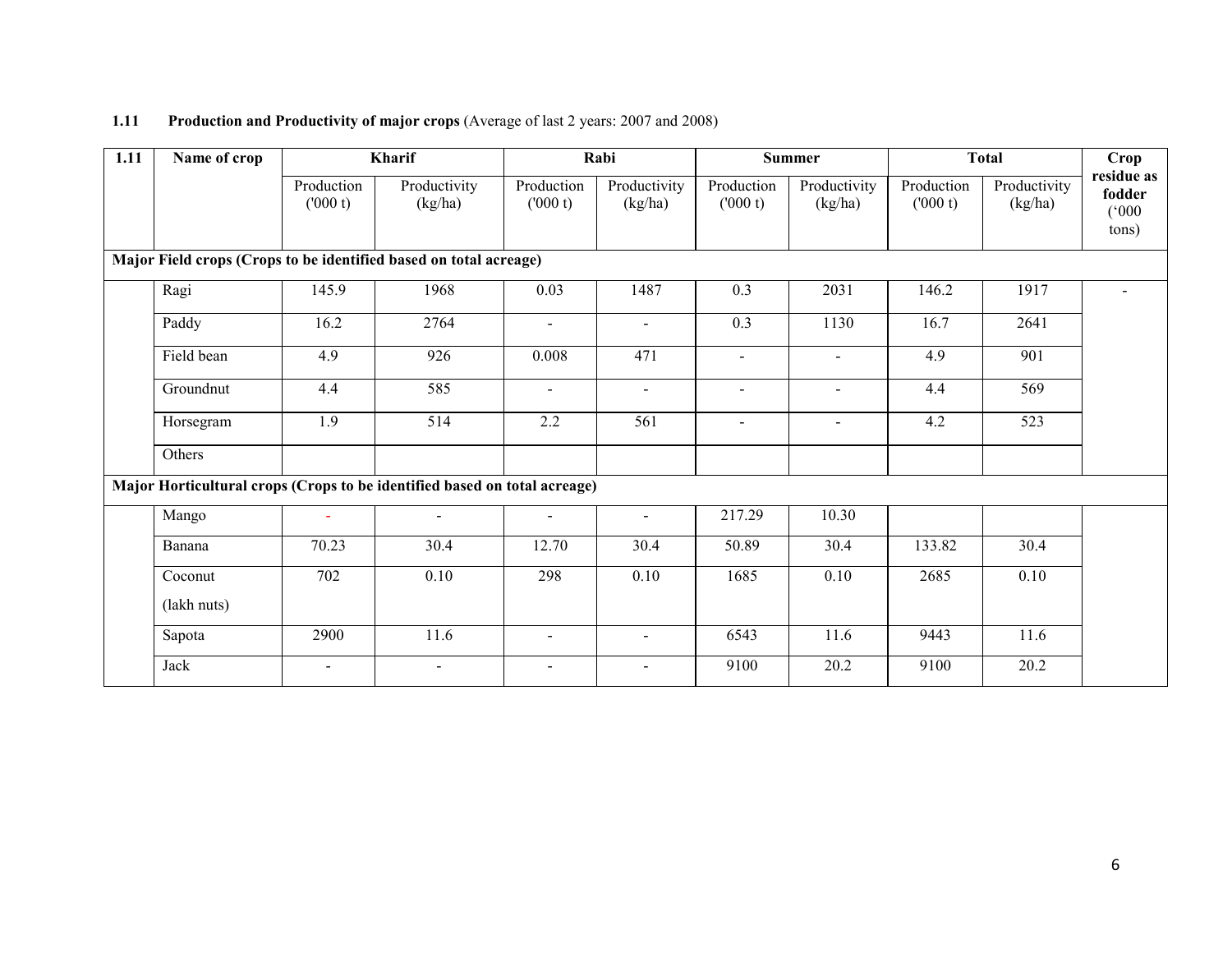| 1.12 | Sowing window for 5 major<br>field crops<br>(start and end of normal<br>sowing period) | Ragi                             | Paddy                              | <b>Groundnut</b>     | Field bean                          | Red gram                       |
|------|----------------------------------------------------------------------------------------|----------------------------------|------------------------------------|----------------------|-------------------------------------|--------------------------------|
|      | Kharif-Rainfed                                                                         | $1st$ week of july to $6th$ week |                                    | $1st$ week of May to | $1st$ week of August to 4           | 1 <sup>st</sup> week of May to |
|      |                                                                                        | of August                        |                                    | $4th$ week of July   | <sup>th</sup> week of September     | $4th$ week of July             |
|      | Kharif-Irrigated                                                                       | $1st$ week of july to $4th$ week | $1st$ week of June to 4            |                      |                                     |                                |
|      |                                                                                        | of August                        | <sup>th</sup> week of August       |                      |                                     |                                |
|      | Rabi-Rainfed                                                                           |                                  |                                    |                      | 1 <sup>st</sup> week of February to |                                |
|      |                                                                                        |                                  |                                    |                      | $1st$ March                         |                                |
|      | Rabi-Irrigated                                                                         |                                  | $1st$ week to 4 <sup>th</sup> week | $1st$ week of        | $\overline{\phantom{a}}$            | $\overline{\phantom{0}}$       |
|      |                                                                                        |                                  | of January                         | December-to $4th$    |                                     |                                |
|      |                                                                                        |                                  |                                    | week of January      |                                     |                                |

| 1.13 | What is the major contingency the district is prone  | Regular | Occassional | <b>None</b> |
|------|------------------------------------------------------|---------|-------------|-------------|
|      | to? (Tick mark and mention years if known during the |         |             |             |
|      | last 10 year period)                                 |         |             |             |
|      | Drought                                              |         |             |             |
|      | Flood                                                |         |             |             |
|      | Cyclone                                              |         |             |             |
|      | Hail storm                                           |         |             |             |
|      | Heat wave                                            |         |             |             |
|      | Cold wave                                            |         |             |             |
|      | Frost                                                |         |             |             |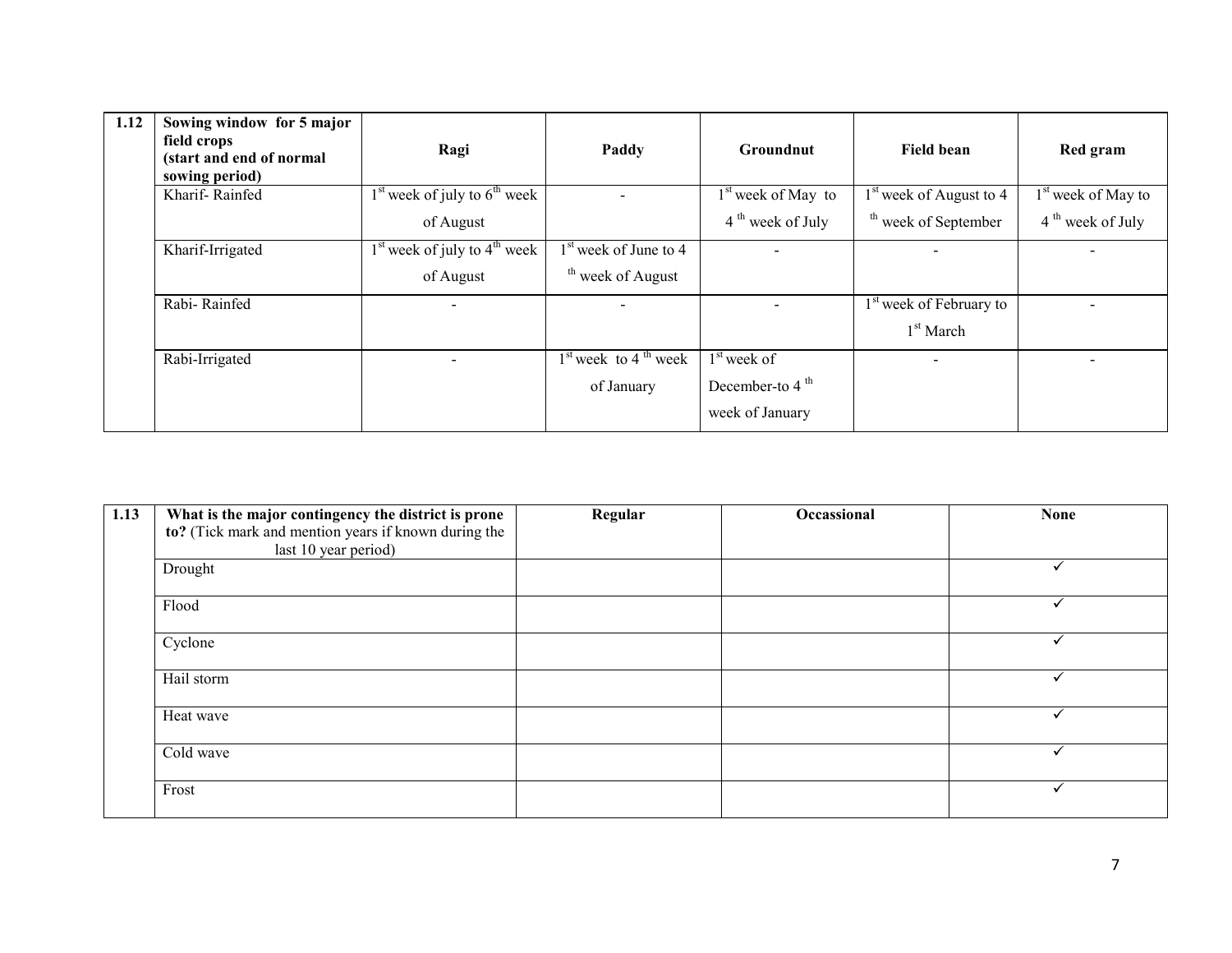| Sea water intrusion                                |  |  |
|----------------------------------------------------|--|--|
|                                                    |  |  |
| Pests and diseases (specify)                       |  |  |
| Redgram: Pod borer, Wilt disease, Sterility mosaic |  |  |
| disease                                            |  |  |
| Coconut: Black-headed caterpillar and Coconut mite |  |  |

| 1.14 | Include Digital maps of the<br>Location map of district within State as Annexure I<br>district for |                                    | Enclosed: Yes |
|------|----------------------------------------------------------------------------------------------------|------------------------------------|---------------|
|      |                                                                                                    | Mean annual rainfall as Annexure 2 | Enclosed: Yes |
|      |                                                                                                    | Soil map as Annexure 3             | Enclosed: Yes |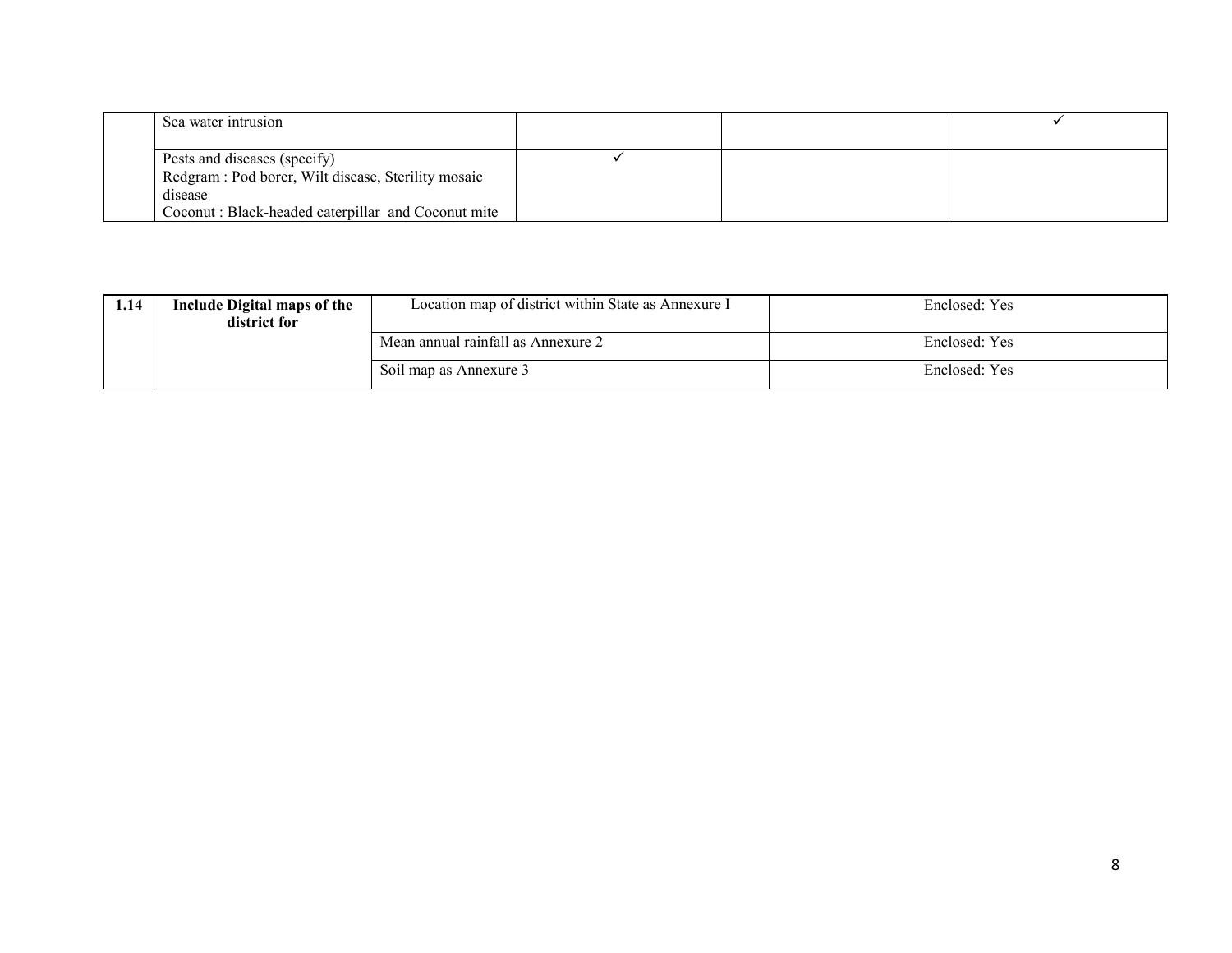

Annexure – 1: LOCATION MAP OF RAMANAGARA DISTRICT IN KARNATAKA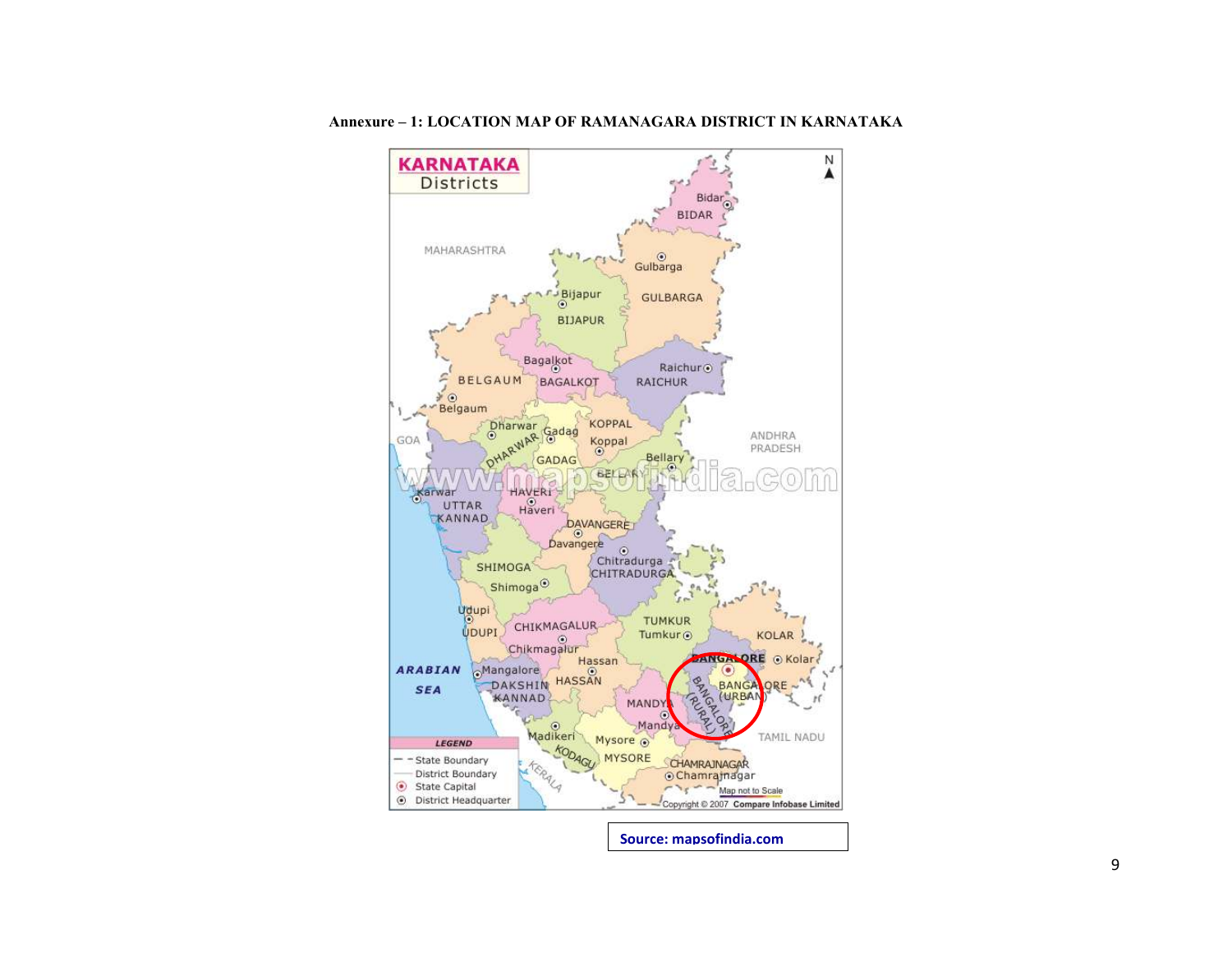Annexure – 2: ACTUAL (2007) AND MEAN MONTHLY RAINFALL OF RAMANAGARA DISTRICT

DATA BASE: 1941-90

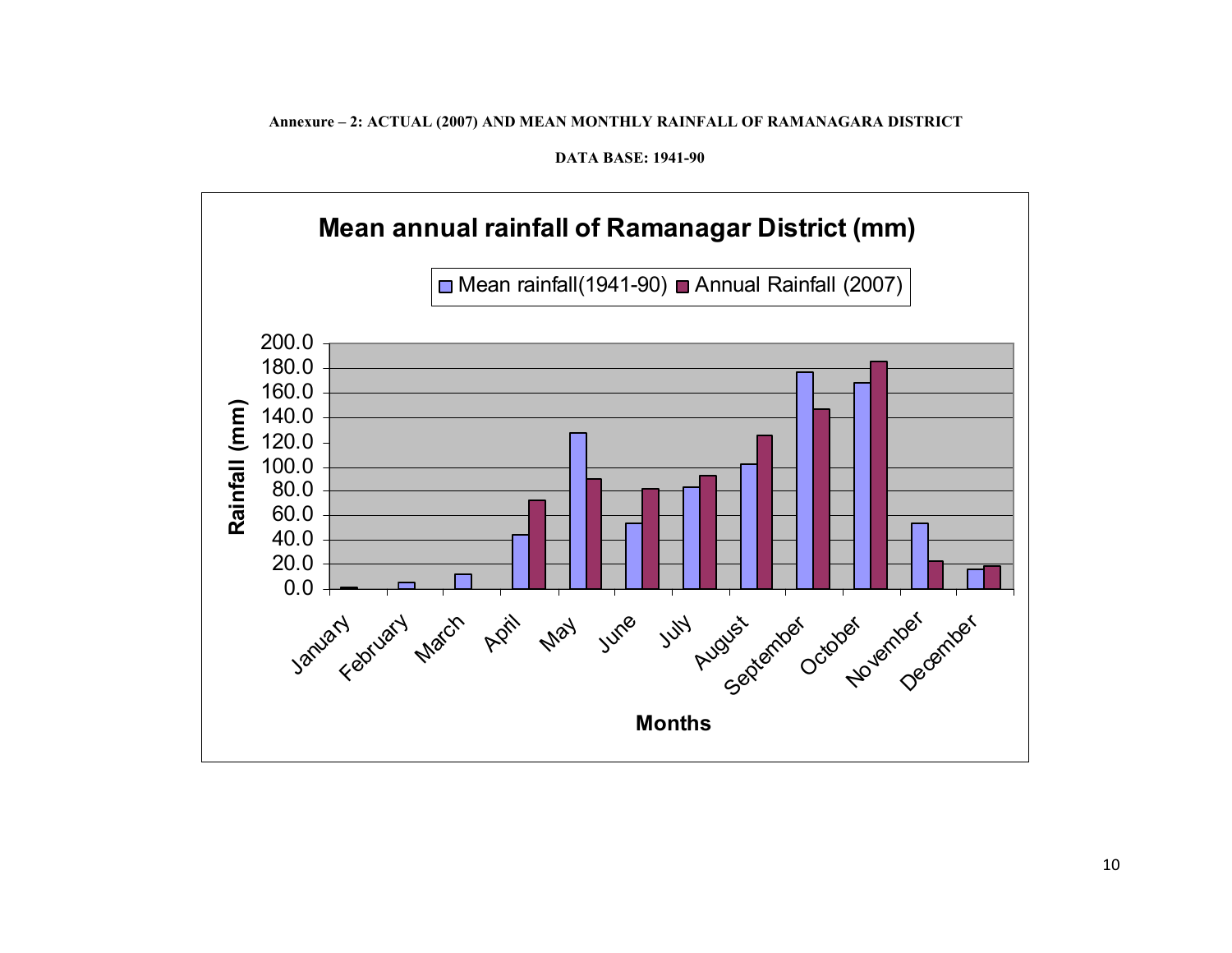#### Annexure – 3: SOIL MAP OF RAMANAGARA DISTRICT, KARNATAKA



| <b>LEGEND</b> |     |                                                                                     |  |  |  |
|---------------|-----|-------------------------------------------------------------------------------------|--|--|--|
|               | 003 | Clayey-skeletal, mixed, Kandic Paleustalfs<br>Fine, mixed, Kandic Paleustalfs       |  |  |  |
|               | 004 | Fine, kaolinitic, Kandic Paleustalfs<br>Fine, kaolinitic, rhodic kandiustalfs       |  |  |  |
|               | 008 | Fine, mixed, Rhodic Paleustalfs<br>Clayey-skeletal, mixed, Ultic Haplustalfs        |  |  |  |
|               | 010 | Clayey-skeletal, mixed, Typic Rhodustalfs<br>Fine, mixed, Typic Ustropepts          |  |  |  |
|               | 016 | Fine, mixed, Typic Haplustalfs<br>Clayey-skeletal, mixed, TypicRhodustalfs          |  |  |  |
|               | 027 | Clayey-skeletal, mixed, Typic Ustropepts<br>Fine, mixed, Typic Haplustalfs          |  |  |  |
|               | 031 | LFine, mixed, Typic Ustropepts<br>Fine, mixed, Typic Rhodustalfs                    |  |  |  |
|               | 032 | Fine, mixed, Typic Ustropepts<br>Fiine, mixed, Typic Ustifluvents                   |  |  |  |
|               | 033 | Fine, mixed, Typic Ustropetps<br>Fine mixed, Typic Ustifluvents                     |  |  |  |
|               | 077 | Rock land                                                                           |  |  |  |
|               | 094 | Clayey skeletal mixed, Typic Ustropepts<br>Clayey skeletal, mixed Lithic Ustropepts |  |  |  |
|               | 112 | Rock land<br>Loamy-skeletal, mixed, Typic Ustropepts                                |  |  |  |
|               |     | Waterbody                                                                           |  |  |  |

Source: NBSSLUP, Regional Centre, Bangalore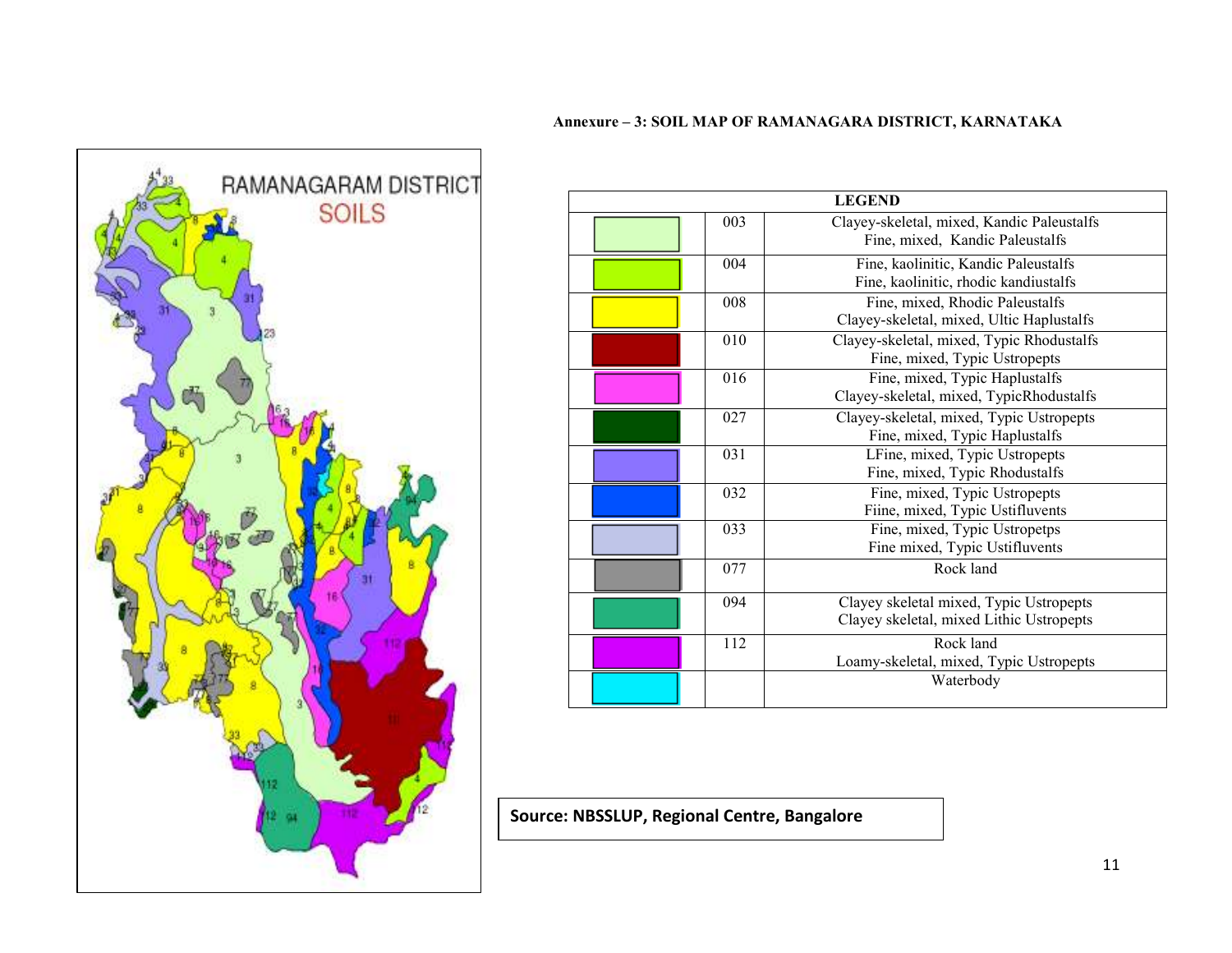## 2.0 Strategies for weather related contingencies

## 2.1 Drought

## 2.1.1 Rainfed situation

| <b>Condition</b>          |                      |                      | <b>Suggested Contingency measures</b>          |                               |                                        |  |
|---------------------------|----------------------|----------------------|------------------------------------------------|-------------------------------|----------------------------------------|--|
| <b>Early season</b>       | <b>Major Farming</b> | Crop/cropping system | Change in crop/cropping                        | <b>Agronomic measures</b>     | <b>Remarks</b> on                      |  |
| drought (delayed          | situation            |                      | system                                         |                               | Implementation                         |  |
| onset)                    |                      |                      |                                                |                               |                                        |  |
| Delay by 2 weeks          | Deep red clay soils  | Pigeonpea            | Pigeon pea                                     | Wider spacing (90cm           | Seed drills under RKVY                 |  |
| June 3 <sup>rd</sup> week |                      |                      |                                                | $x$ 30 cm) for Pigeon         | Supply of seeds through<br><b>KSSC</b> |  |
|                           |                      |                      |                                                | pea,<br>Conservation furrow / |                                        |  |
|                           |                      | Cowpea               | Field bean                                     | dead furrow                   | Supply of seeds through                |  |
|                           |                      |                      |                                                |                               | <b>NFSM</b>                            |  |
|                           |                      | Field bean           | Cowpea: TVX-944, IT-38956-<br>1, KBC-1 & KBC-2 | Inter cultivation             |                                        |  |
|                           |                      | Groundnut            | Field bean local, HA 3, HA 4                   | Proper weeding and            |                                        |  |
|                           |                      |                      |                                                | Thinning,                     |                                        |  |
|                           |                      | Sesame: TMV-3, T-7&  | Pigeon pea: TTB-7, BRG-1                       |                               |                                        |  |
|                           |                      | Navelle-1            |                                                |                               |                                        |  |
|                           | Moderately deep,     | Pigeonpea            | Pigeonpea                                      | Wider spacing (90cm           | Seed drills under RKVY                 |  |
|                           | loamy soils          |                      |                                                | x 30 cm) for Pigeon           | Supply of seeds through                |  |
|                           |                      |                      |                                                | pea                           | <b>KSSC</b>                            |  |
|                           |                      | Cowpea               | Field bean                                     | Conservation furrow /         | Supply of seeds through                |  |
|                           |                      |                      |                                                | dead furrow                   | <b>NFSM</b>                            |  |
|                           |                      | Field bean           | Cowpea: TVX-944, IT-38956-1,                   | Inter cultivation,            |                                        |  |
|                           |                      |                      | KBC-1 & KBC-2                                  |                               |                                        |  |
|                           |                      | Groundnut            | Field bean local, HA 3, HA 4                   | Proper weeding and            |                                        |  |
|                           |                      |                      |                                                | Thinning,                     |                                        |  |
|                           |                      | Sesame: TMV-3, T-7&  | Pigeon pea : TTB-7, BRG-1                      |                               |                                        |  |
|                           |                      | Navelle-1            |                                                |                               |                                        |  |
|                           | Deep red sandy       | Sesame               | Pigeon pea                                     | Wider spacing (90cm           | Seed drills under RKVY                 |  |
|                           | loam soils           |                      |                                                | x 30 cm) for Pigeon           | Supply of seeds through                |  |
|                           |                      |                      |                                                | pea                           | <b>KSSC</b>                            |  |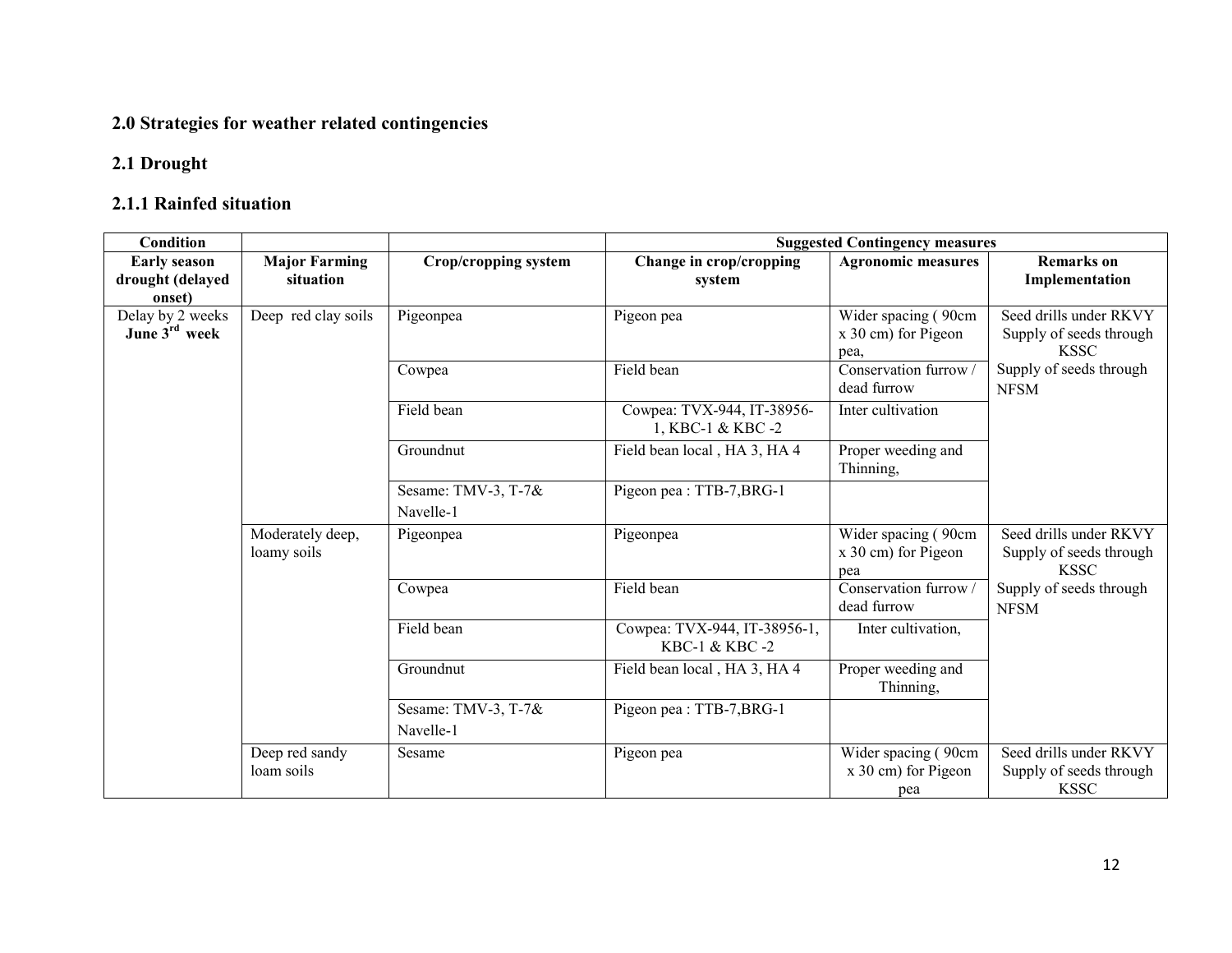|  |                   | Pigeonpea                                         | Field bean                                                                                                   | Conservation furrow /<br>dead furrow                           | Supply of seeds through<br><b>NFSM</b>                |
|--|-------------------|---------------------------------------------------|--------------------------------------------------------------------------------------------------------------|----------------------------------------------------------------|-------------------------------------------------------|
|  |                   | Cowpea                                            | Ground nut + Field bean                                                                                      | Inter cultivation                                              |                                                       |
|  |                   | Field bean                                        | Cowpea: TVX-944, IT-38956-1,<br>KBC-1 & KBC-2                                                                | Proper weeding and<br>Thinning,                                |                                                       |
|  |                   | Groundnut + Pigeonpea<br>Groundnut $+$ Field bean | Field bean local, HA 3, HA 4<br>Pigeon pea : TTB-7, BRG-1<br>Groundnut: TMV-2, JL-24,<br>GPBD $-4$ , K $-13$ | Across slope<br>cultivation                                    |                                                       |
|  | Shallow red soils | Sesame                                            | Field bean                                                                                                   | Inter cultivation,<br>Thinning,                                | Seed drills under RKVY<br>Supply of seeds through     |
|  |                   | Cowpea                                            | Ground nut + Field bean<br>Cowpea: TVX-944, IT-38956-1,<br>KBC-1 & KBC-2                                     | Proper weeding                                                 | <b>KSSC</b><br>Supply of seeds through<br><b>NFSM</b> |
|  |                   | Field bean<br>Groundnut + Field bean              | Field bean local, HA 3, HA 4<br>Groundnut: TMV-2, JL-24,<br>GPBD -4, K-134                                   | Inter cultivation,<br>Thinning,<br>Across slope<br>cultivation |                                                       |

| Condition                                         |                                   |                         | <b>Suggested Contingency measures</b>         |                                                  |                                     |
|---------------------------------------------------|-----------------------------------|-------------------------|-----------------------------------------------|--------------------------------------------------|-------------------------------------|
| <b>Early season</b><br>drought (delayed<br>onset) | <b>Major Farming</b><br>situation | Crop/cropping system    | Change in crop/cropping system                | <b>Agronomic measures</b>                        | <b>Remarks</b> on<br>Implementation |
| Delay by 4 weeks                                  | Deep red clay soils               | Pigeonpea               | Pigeon pea                                    | Intercultivation,                                | Seed drills under<br><b>RKVY</b>    |
| July 1st week                                     |                                   | Cowpea                  | Field bean                                    |                                                  | Supply of seeds<br>through KSSC     |
|                                                   |                                   | Groundnut<br>Field bean | Cowpea: TVX-944, IT-38956-1,<br>KBC-1 & KBC-2 | Conservation furrows<br>Seed treatment with bio- | Supply of seeds<br>through NFSM     |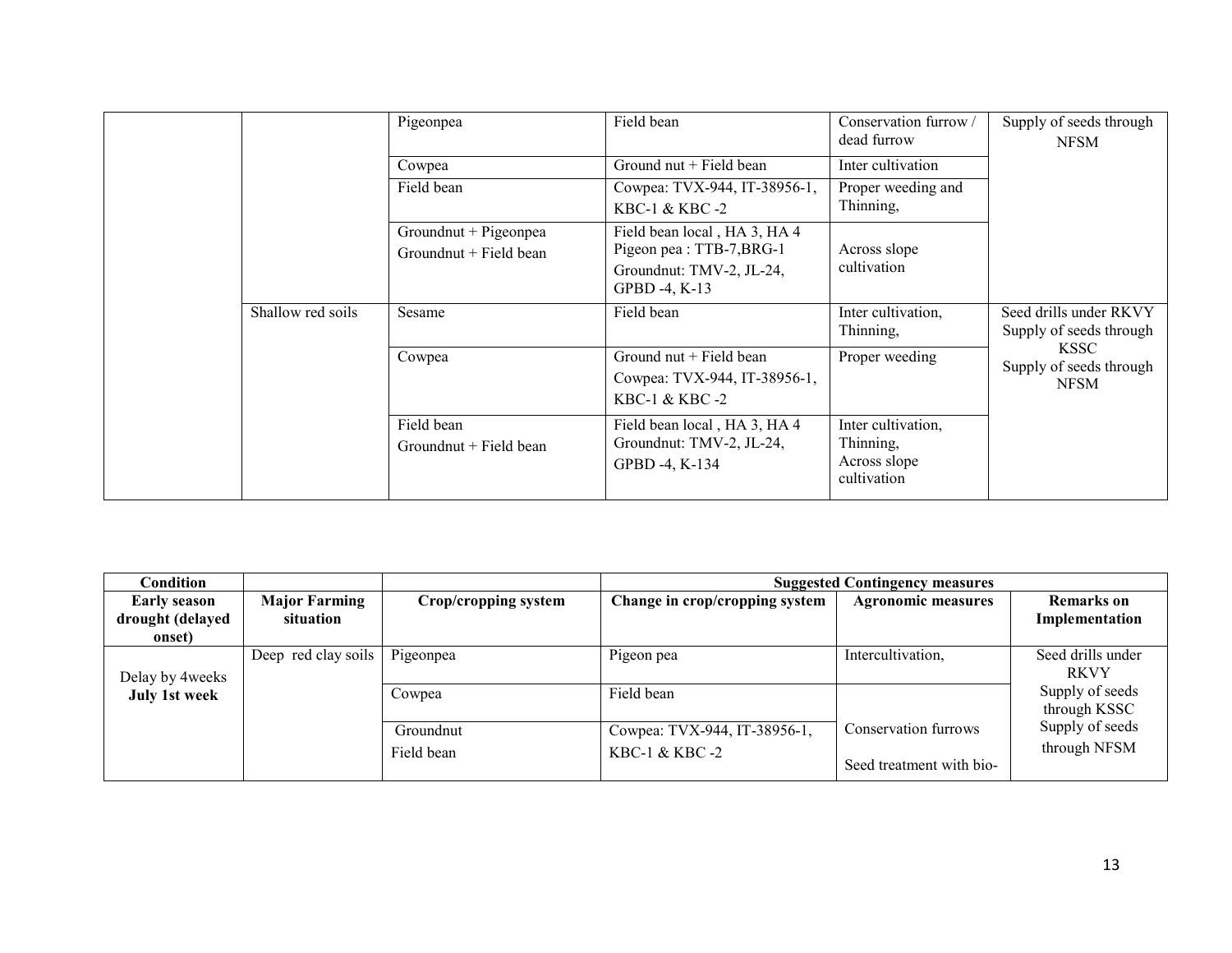| <b>Condition</b>                           |                                    |                                                                                     | <b>Suggested Contingency measures</b>                                                                                                    |                                                                                                        |                                     |  |
|--------------------------------------------|------------------------------------|-------------------------------------------------------------------------------------|------------------------------------------------------------------------------------------------------------------------------------------|--------------------------------------------------------------------------------------------------------|-------------------------------------|--|
| Early season<br>drought (delayed<br>onset) | <b>Major Farming</b><br>situation  | <b>Crop/cropping system</b>                                                         | Change in crop/cropping system                                                                                                           | <b>Agronomic measures</b>                                                                              | <b>Remarks</b> on<br>Implementation |  |
|                                            |                                    | Groundnut + Pigeonpea<br>Groundnut + Field bean<br>Sesame: TMV-3, T-7&<br>Navelle-1 | Field bean local, HA 3, HA 4<br>Pigeon pea : TTB-7, BRG-1<br>Paddy: Jaya, Mandya Vijaya, IR<br>20, IET 8116                              | fertilizers for better<br>fertilizer use efficiency<br>in pulses<br>$In-situ$ moisture<br>conservation |                                     |  |
|                                            | Moderately deep<br>red clay soils. | Pigeonpea                                                                           | Pigeon pea                                                                                                                               | Intercultivation,                                                                                      | Seed drills under<br><b>RKVY</b>    |  |
|                                            |                                    | Cowpea                                                                              | Field bean                                                                                                                               | Conservation furrows                                                                                   | Supply of seeds<br>through KSSC     |  |
|                                            |                                    | Groundnut<br>Field bean                                                             | Cowpea: TVX-944, IT-38956-1,<br>KBC-1 & KBC-2                                                                                            | Seed treatment with bio-<br>fertilizers for better<br>fertilizer use efficiency                        | Supply of seeds<br>through NFSM     |  |
|                                            |                                    | Groundnut + Pigeonpea<br>Groundnut + Field bean                                     | Groundnut: TMV-2, JL-24, GPBD<br>$-4$ , K $-134$<br>Field bean local, HA 3, HA 4<br>Pigeon pea : TTB-7, BRG-1<br>Ground nut + Field bean | in pulses<br>In-situ moisture<br>conservation                                                          |                                     |  |
|                                            |                                    | Sesame: TMV-3, T-7&<br>Navelle-1                                                    | Paddy: Jaya, Mandya Vijaya, IR<br>20, IET 8116                                                                                           |                                                                                                        |                                     |  |
|                                            |                                    | Groundnut<br>Field bean                                                             | Ground nut + Field bean Cowpea:<br>TVX-944, IT-38956-1, KBC-1 &<br>$KBC -2$                                                              |                                                                                                        |                                     |  |
|                                            |                                    | Groundnut + Pigeonpea<br>Groundnut + Field bean<br>Sesame: TMV-3, T-7&<br>Navelle-1 | Groundnut: TMV-2, JL-24, GPBD<br>$-4$ , K $-134$<br>Field bean local, HA 3, HA 4                                                         |                                                                                                        |                                     |  |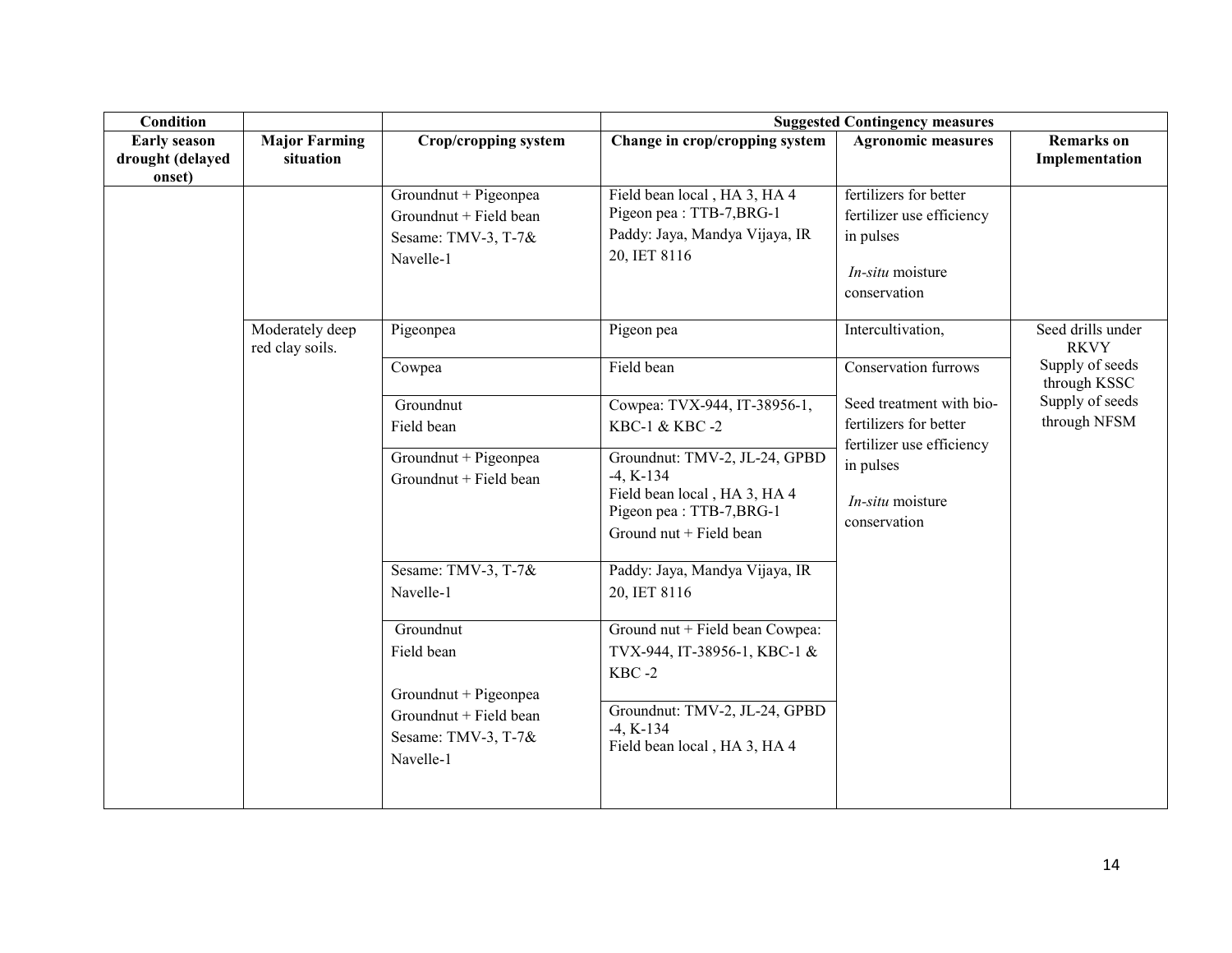| <b>Condition</b>                                           |                                   |                                                                                                                                        | <b>Suggested Contingency measures</b>                                                                                                                                         |                                                                                                                                                                                      |                                                                                                                 |  |
|------------------------------------------------------------|-----------------------------------|----------------------------------------------------------------------------------------------------------------------------------------|-------------------------------------------------------------------------------------------------------------------------------------------------------------------------------|--------------------------------------------------------------------------------------------------------------------------------------------------------------------------------------|-----------------------------------------------------------------------------------------------------------------|--|
| <b>Early season</b><br>drought (delayed<br>onset)          | <b>Major Farming</b><br>situation | Crop/cropping system                                                                                                                   | Change in crop/cropping system                                                                                                                                                | <b>Agronomic measures</b>                                                                                                                                                            | <b>Remarks</b> on<br>Implementation                                                                             |  |
|                                                            | Moderately deep,<br>loamy soils   | Cowpea<br>Groundnut<br>Field bean<br>Groundnut + Pigeonpea<br>Groundnut + Field bean<br>Sesame: TMV-3, T-7&<br>Navelle-1               | Field bean<br>Cowpea: TVX-944, IT-38956-1,<br>KBC-1 $&$ KBC -2<br>Field bean local, HA 3, HA 4                                                                                | Intercultivation,<br>Conservation furrows<br>Seed treatment with bio-<br>fertilizers for better<br>fertilizer use efficiency<br>in pulses<br>$In-situ$ moisture<br>conservation      | 1. Seed drills under<br><b>RKVY</b><br>2. Supply of seeds<br>through KSSC<br>3. Supply of seeds<br>through NFSM |  |
| Delay by 4weeks<br>(Specify month)<br><b>July 1st week</b> | Deep red sandy<br>loam soils      | Cowpea<br>Groundnut<br>Field bean<br>Groundnut + Pigeonpea<br>Groundnut + Field bean<br>Sesame: TMV-3, $\overline{T-7\&}$<br>Navelle-1 | Field bean<br>Ground nut + Field bean Cowpea:<br>TVX-944, IT-38956-1, KBC-1 &<br>$KBC -2$<br>Groundnut: TMV-2, JL-24, GPBD<br>$-4$ , K $-134$<br>Field bean local, HA 3, HA 4 | Intercultivation,<br>Conservation furrows<br>Seed treatment with bio-<br>fertilizers for better<br>fertilizer use efficiency<br>in pulses<br><i>In-situ</i> moisture<br>conservation | Seed drills under<br><b>RKVY</b><br>Supply of seeds<br>through KSSC<br>Supply of seeds<br>through NFSM          |  |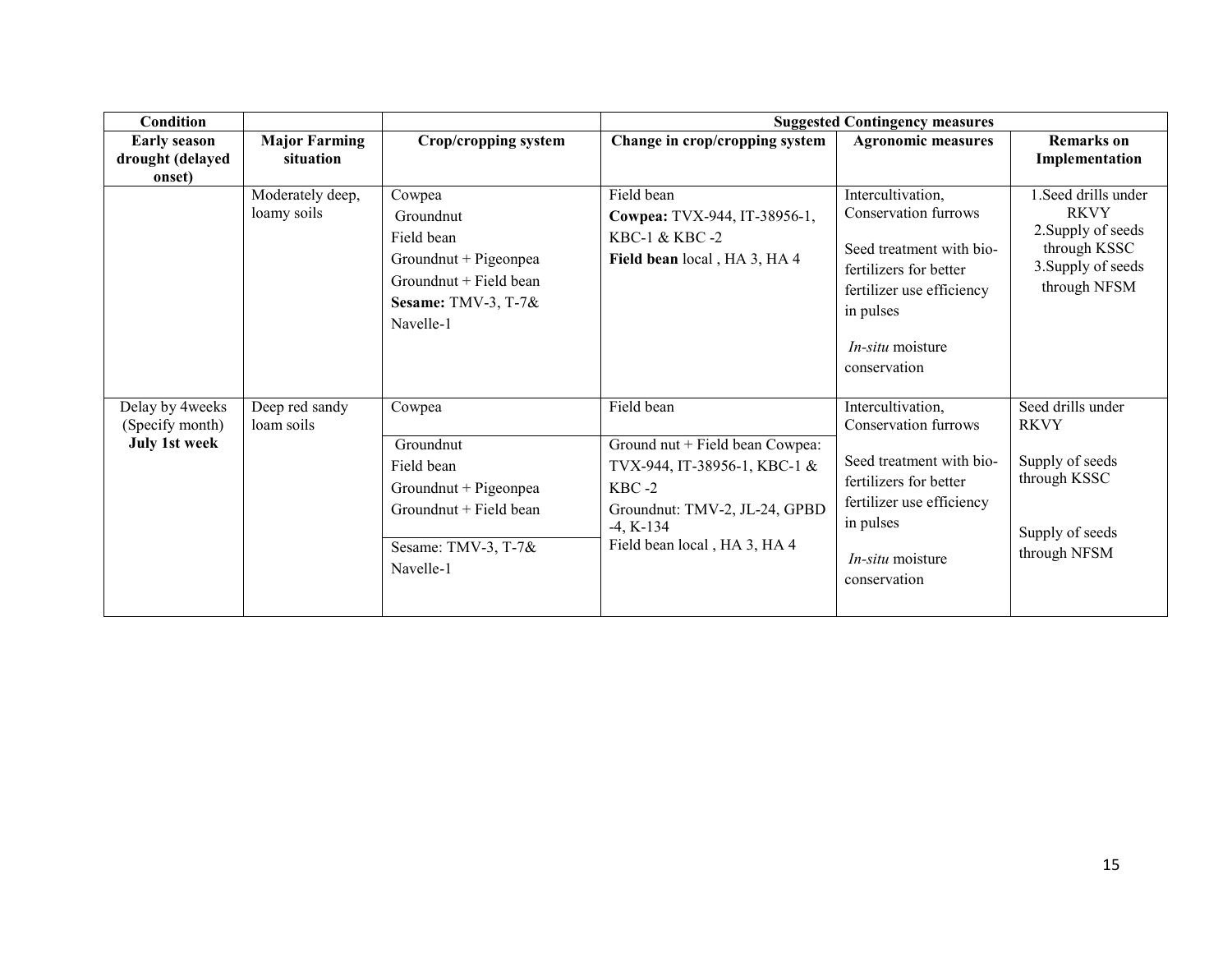| Condition                               |                                    |                        | <b>Suggested Contingency measures</b>                                        |                                                                                                                                                                                                                                                                                                                                       |                                                                                                        |  |
|-----------------------------------------|------------------------------------|------------------------|------------------------------------------------------------------------------|---------------------------------------------------------------------------------------------------------------------------------------------------------------------------------------------------------------------------------------------------------------------------------------------------------------------------------------|--------------------------------------------------------------------------------------------------------|--|
| <b>Early season</b><br>drought (delayed | <b>Major Farming</b><br>situation  | Crop/cropping system   | Change in<br>crop/cropping system                                            | <b>Agronomic measures</b>                                                                                                                                                                                                                                                                                                             | <b>Remarks</b> on<br>Implementation                                                                    |  |
| onset)                                  |                                    |                        |                                                                              |                                                                                                                                                                                                                                                                                                                                       |                                                                                                        |  |
| Delay by 6<br>weeks<br>July 3rd week    | Deep red clay soils                | Finger millet          | Finger millet : GPU-28,<br>HR-911, Indaf-5, MR 1                             | Dry sowing 8-10 days before<br>rains with 15-20% higher seed<br>rate and seed hardening-(18 hrs.<br>soaking in water followed by 24<br>hrs. shade drying in Finger<br>millet<br>Thinning to retain one seedling<br>at 30 cm<br>Intercultivation<br>Conservation furrow seedling at<br>30 cm<br>Staggered nursery for finger<br>millet | Seed drills under<br><b>RKVY</b><br>Supply of seeds<br>through KSSC<br>Supply of seeds<br>through NFSM |  |
|                                         |                                    | Field bean             | No change                                                                    |                                                                                                                                                                                                                                                                                                                                       |                                                                                                        |  |
|                                         |                                    | Groundnut + Pigeon pea | Pigeon pea<br>Castor<br>Pigeon pea : BRG-2,<br>Hyd-3C, ICP-7035 and<br>TTB-7 |                                                                                                                                                                                                                                                                                                                                       |                                                                                                        |  |
|                                         | Moderately deep red<br>clay soils. | Finger millet          | Finger millet : GPU-28,<br>HR-911, Indaf-5, MR 1                             | Dry sowing 8-10 days before<br>rains with 15-20% higher seed<br>rate and seed hardening-(18 hrs.<br>soaking in water followed by 24<br>hrs. shade drying in Finger<br>millet<br>Thinning to retain one seedling<br>at 30 cm<br>Intercultivation<br>Conservation furrow seedling at<br>30 cm<br>Staggered nursery for finger<br>millet | Seed drills under<br><b>RKVY</b><br>Supply of seeds<br>through KSSC<br>Supply of seeds<br>through NFSM |  |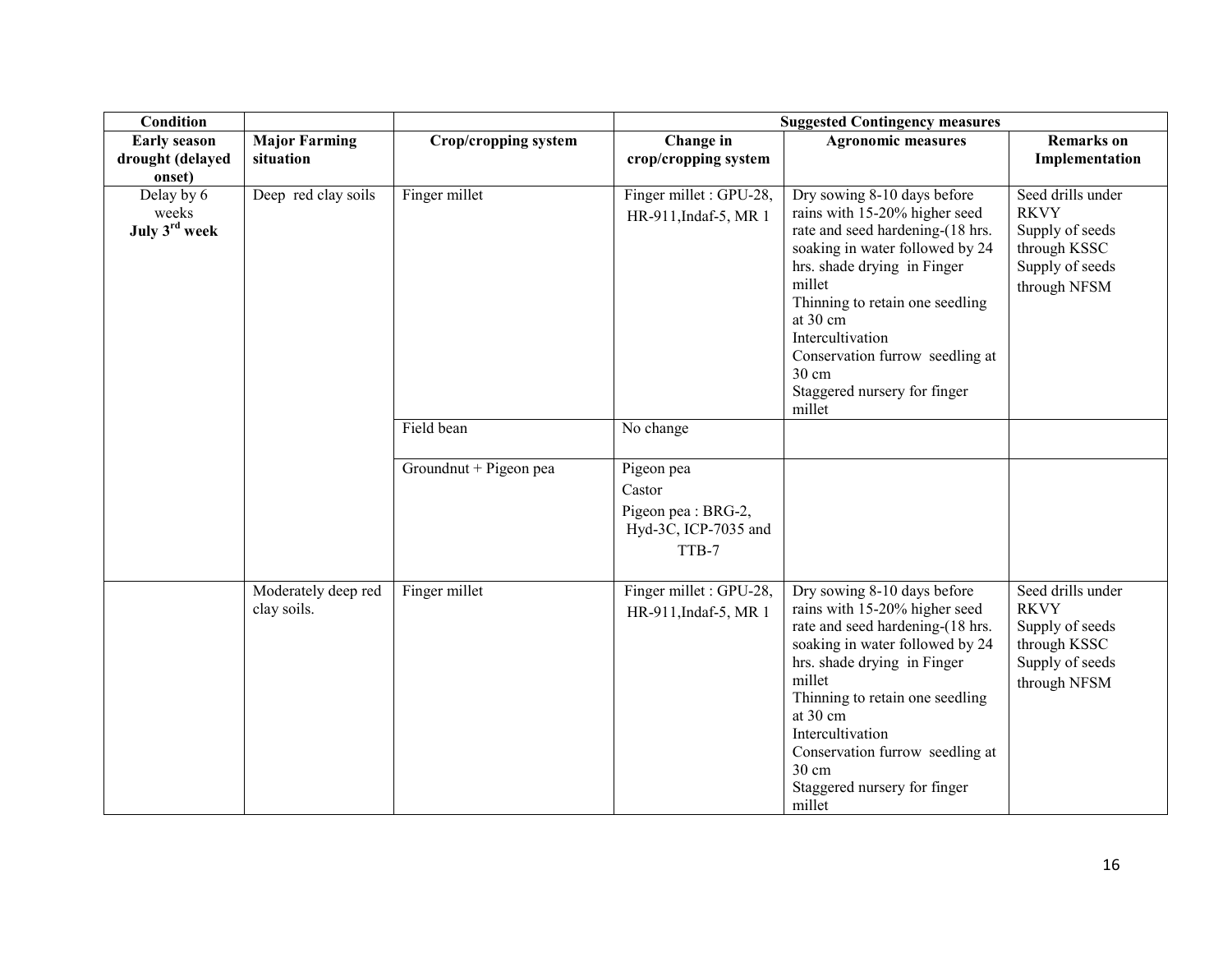|       | Shallow red soils               | Finger millet<br>Groundnut | Finger millet : GPU-28,<br>HR-911, Indaf-5, MR 1 | Dry sowing 8-10 days before<br>rains with 15-20% higher seed<br>rate and seed hardening-(18 hrs.<br>soaking in water followed by 24<br>hrs. shade drying in Finger<br>millet<br>Thinning to retain one seedling<br>at 30 cm<br>Intercultivation<br>Conservation furrow seedling at<br>30 cm<br>Staggered nursery for finger<br>millet | Seed drills under<br><b>RKVY</b><br>Supply of seeds<br>through KSSC<br>Supply of seeds<br>through NFSM |
|-------|---------------------------------|----------------------------|--------------------------------------------------|---------------------------------------------------------------------------------------------------------------------------------------------------------------------------------------------------------------------------------------------------------------------------------------------------------------------------------------|--------------------------------------------------------------------------------------------------------|
|       | Moderately deep,<br>loamy soils | Finger millet              | Finger millet : GPU-28,<br>HR-911, Indaf-5, MR 1 | Dry sowing 8-10 days before<br>rains with 15-20% higher seed<br>rate and seed hardening-(18 hrs.<br>soaking in water followed by 24<br>hrs. shade drying in Finger<br>millet<br>Thinning to retain one seedling<br>at 30 cm<br>Intercultivation<br>Conservation furrow seedling at<br>30 cm<br>Staggered nursery for finger<br>millet | Seed drills under<br><b>RKVY</b><br>Supply of seeds<br>through KSSC<br>Supply of seeds<br>through NFSM |
| soils | Deep red sandy loam             | Finger millet              | Finger millet : GPU-28,<br>HR-911, Indaf-5, MR 1 | Dry sowing 8-10 days before<br>rains with 15-20% higher seed<br>rate and seed hardening-(18 hrs.<br>soaking in water followed by 24<br>hrs. shade drying in Finger<br>millet<br>Thinning to retain one seedling<br>at 30 cm<br>Intercultivation<br>Conservation furrow seedling at<br>30 cm<br>Staggered nursery for finger<br>millet | Seed drills under<br><b>RKVY</b><br>Supply of seeds<br>through KSSC<br>Supply of seeds<br>through NFSM |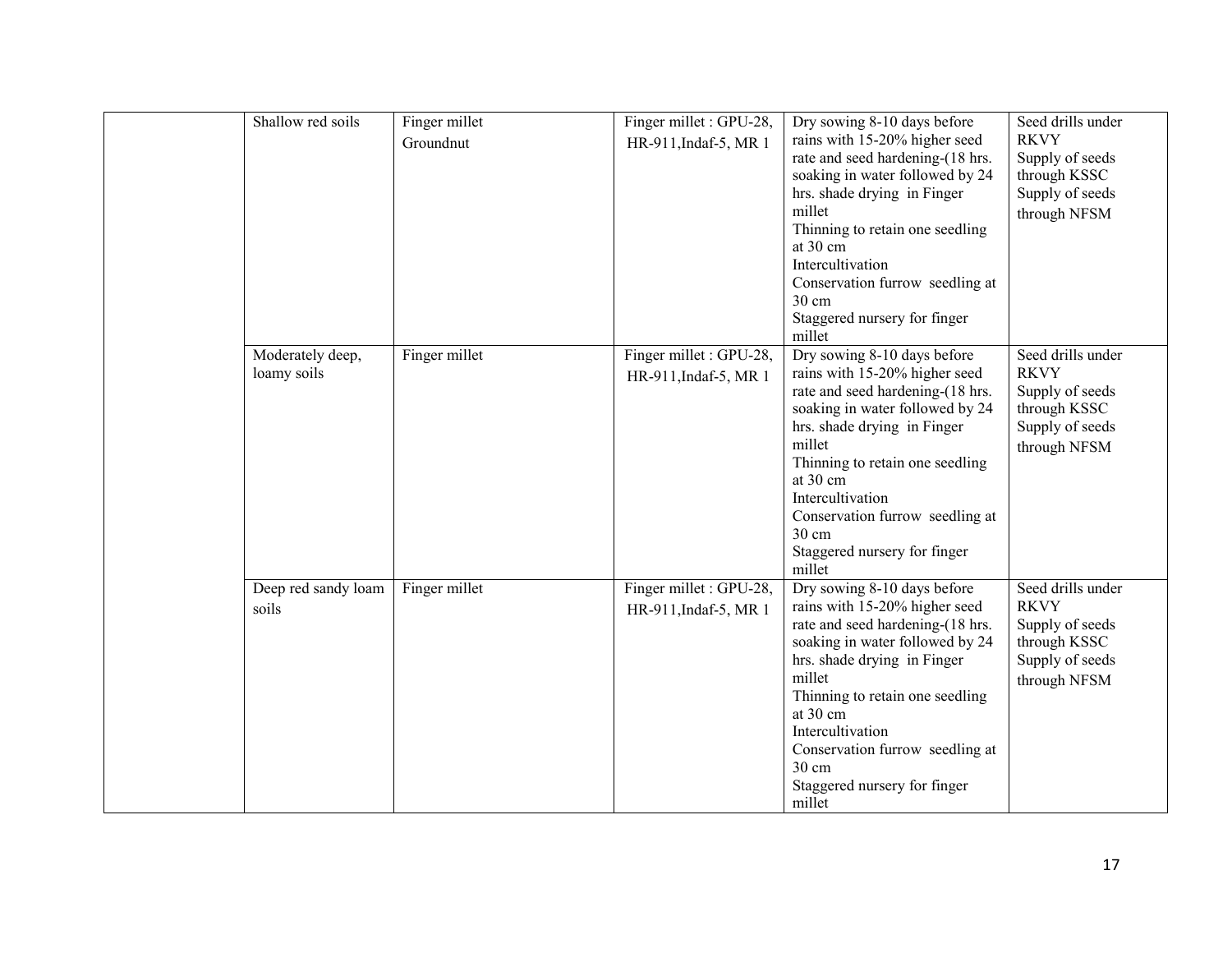| <b>Condition</b>                                  |                                    |                             | <b>Suggested Contingency measures</b>                                                                                                     |                                                                                                                                                                                                                                                                                                                                      |                                                                                                        |
|---------------------------------------------------|------------------------------------|-----------------------------|-------------------------------------------------------------------------------------------------------------------------------------------|--------------------------------------------------------------------------------------------------------------------------------------------------------------------------------------------------------------------------------------------------------------------------------------------------------------------------------------|--------------------------------------------------------------------------------------------------------|
| <b>Early season</b><br>drought (delayed<br>onset) | <b>Major Farming</b><br>situation  | Crop/cropping system        | Change in crop/cropping<br>system                                                                                                         | <b>Agronomic measures</b>                                                                                                                                                                                                                                                                                                            | <b>Remarks</b> on<br>Implementation                                                                    |
| Delay by 8<br>weeks August 1st<br>week            | Deep red clay soils                | Finger millet<br>Field bean | Finger millet:<br>GPU-28, GPU-26, GPU-48,<br>GPU 66, PR-202, Indaf-5,<br>Field bean TVX-944,<br>IT-<br>38956-1, KBC-1 & KBC-2<br>Cowpea   | Dry sowing 8-10 days before<br>rains with 15-20% higher seed<br>rate and seed hardening-(18 hrs.<br>soaking in water followed by 24<br>hrs. shade drying in Finger<br>millet,<br>Thinning to retain one seedling<br>at 30 cm,<br>Inter cultivation<br>Conservation furrow / dead<br>furrow<br>Staggered nursery for finger<br>millet | Seed drills under<br><b>RKVY</b><br>Supply of seeds<br>through KSSC<br>Supply of seeds<br>through NFSM |
|                                                   | Moderately deep red<br>clay soils. | Finger millet<br>Field bean | Finger millet:<br>GPU-28, GPU-26, GPU-48,<br>GPU 66, PR-202, Indaf-5,<br>Field bean TVX-944,<br>IT-<br>38956-1, KBC-1 & KBC-2<br>Cowpea   | Dry sowing 8-10 days before<br>rains with 15-20% higher seed<br>rate and seed hardening-(18 hrs.<br>soaking in water followed by 24<br>hrs. shade drying in Finger<br>millet,<br>Thinning to retain one seedling<br>at 30 cm,<br>Inter cultivation<br>Conservation furrow / dead<br>furrow<br>Staggered nursery for finger<br>millet | Seed drills under<br><b>RKVY</b><br>Supply of seeds<br>through KSSC<br>Supply of seeds<br>through NFSM |
|                                                   | Shallow red soils                  | Finger millet<br>Field bean | Finger millet:<br>GPU-28, GPU-26, GPU-48,<br>GPU 66, PR-202, Indaf-5,<br>Field bean TVX-944,<br>$IT-$<br>38956-1, KBC-1 & KBC-2<br>Cowpea | Dry sowing 8-10 days before<br>rains with 15-20% higher seed<br>rate and seed hardening-(18 hrs.<br>soaking in water followed by 24<br>hrs. shade drying in Finger<br>millet.<br>Inter cultivation                                                                                                                                   | Seed drills under<br><b>RKVY</b><br>Supply of seeds<br>through KSSC<br>Supply of seeds<br>through NFSM |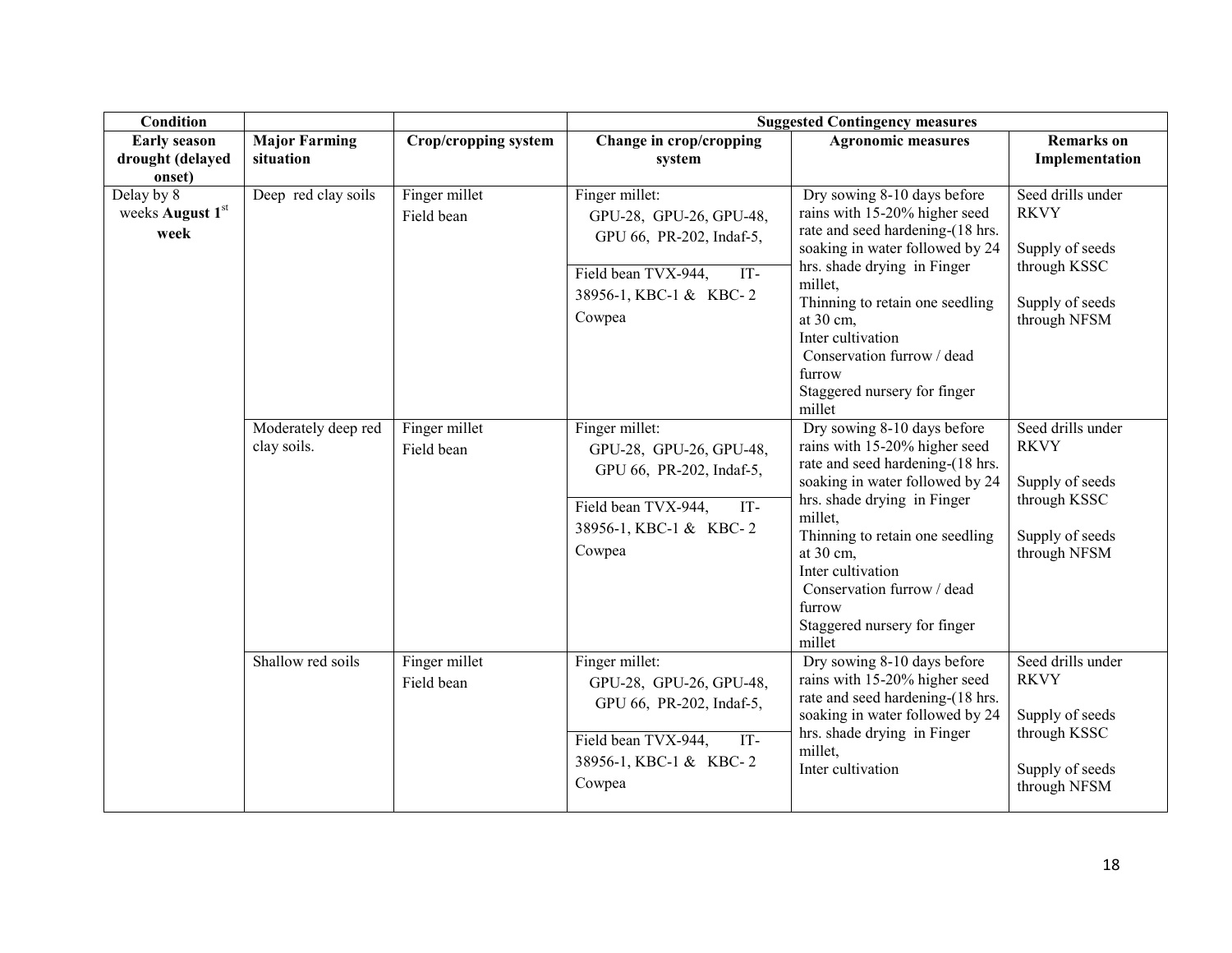|                                 |               | Horse gram : KBH-1, PHG-9<br>Field bean TVX-944,<br>IT-<br>38956-1, KBC-1 & KBC-2<br>Cowpea                                                                                        | Staggered nursery for finger<br>millet                                                                                                                                                                                                                                                                                               |                                                                                                        |
|---------------------------------|---------------|------------------------------------------------------------------------------------------------------------------------------------------------------------------------------------|--------------------------------------------------------------------------------------------------------------------------------------------------------------------------------------------------------------------------------------------------------------------------------------------------------------------------------------|--------------------------------------------------------------------------------------------------------|
| Moderately deep,<br>loamy soils | Finger millet | Finger millet:<br>GPU-28, GPU-26, GPU-48,<br>GPU 66, PR-202, Indaf-5,                                                                                                              | Dry sowing 8-10 days before<br>rains with 15-20% higher seed<br>rate and seed hardening-(18 hrs.<br>soaking in water followed by 24<br>hrs. shade drying in Finger<br>millet,<br>Thinning to retain one seedling<br>at 30 cm,<br>Inter cultivation<br>Conservation furrow / dead<br>furrow<br>Staggered nursery for finger<br>millet | Seed drills under<br><b>RKVY</b><br>Supply of seeds<br>through KSSC<br>Supply of seeds<br>through NFSM |
| Deep red sandy loam<br>soils    | Finger millet | Finger millet:<br>GPU-28, GPU-26, GPU-48,<br>GPU 66, PR-202, Indaf-5,<br>Field bean TVX-944,<br>IT-<br>38956-1, KBC-1 & KBC-2<br>Cowpea: TVX-944,<br>IT-<br>38956-1, KBC-1 & KBC-2 | Dry sowing 8-10 days before<br>rains with 15-20% higher seed<br>rate and seed hardening-(18 hrs.<br>soaking in water followed by 24<br>hrs. shade drying in Finger<br>millet,<br>Thinning to retain one seedling<br>at 30 cm,<br>Inter cultivation<br>Conservation furrow / dead<br>furrow<br>Staggered nursery for finger<br>millet | Seed drills under<br><b>RKVY</b><br>Supply of seeds<br>through KSSC<br>Supply of seeds<br>through NFSM |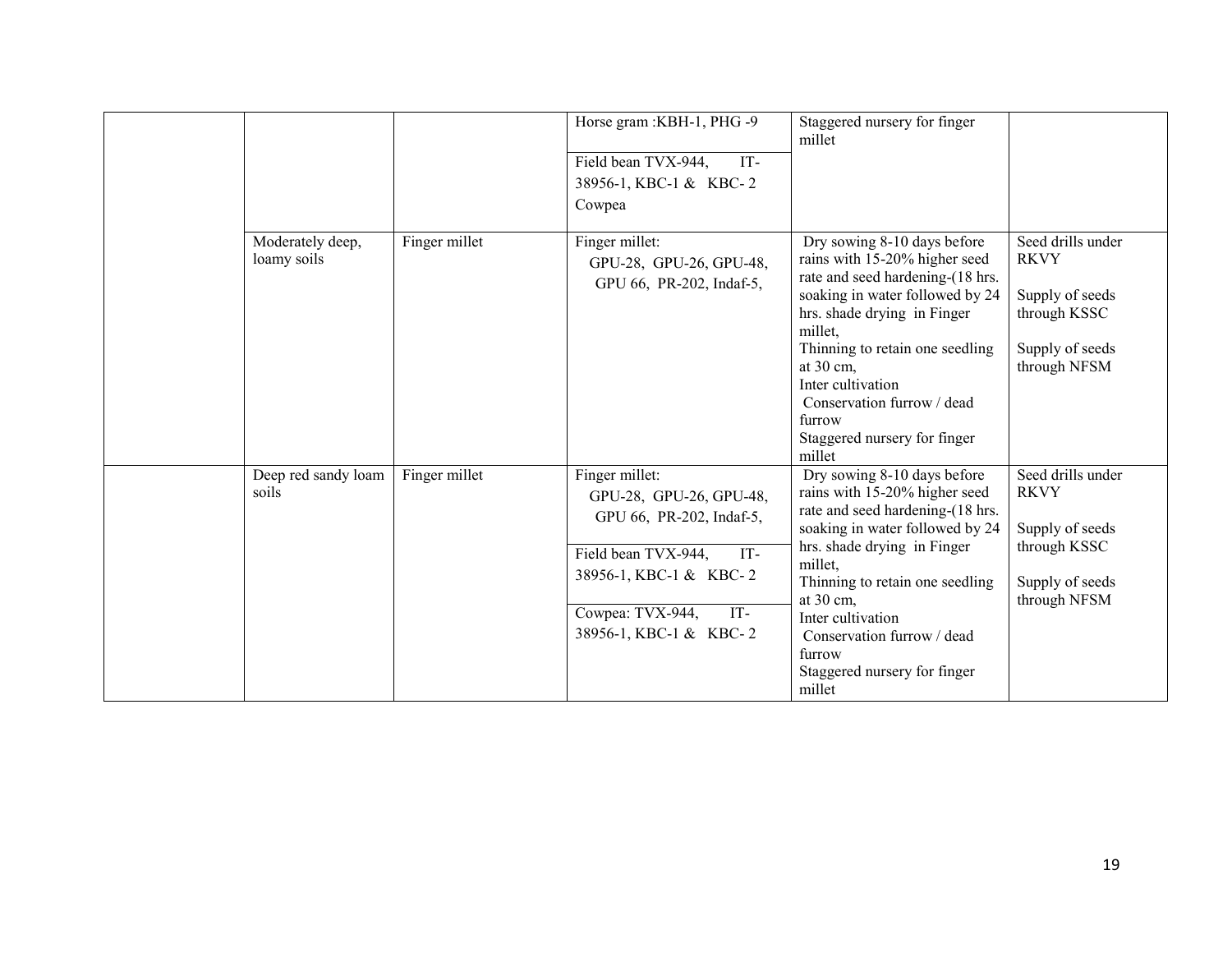| <b>Condition</b>                                                                                               |                                    |                                                                                                     |                                                                                                                                                                                                                                                                                                                         | <b>Suggested Contingency measures</b>                                                                                                                                                                               |                                                                                                          |
|----------------------------------------------------------------------------------------------------------------|------------------------------------|-----------------------------------------------------------------------------------------------------|-------------------------------------------------------------------------------------------------------------------------------------------------------------------------------------------------------------------------------------------------------------------------------------------------------------------------|---------------------------------------------------------------------------------------------------------------------------------------------------------------------------------------------------------------------|----------------------------------------------------------------------------------------------------------|
| <b>Early season</b><br>drought<br>(Normal onset,                                                               | <b>Major Farming</b><br>situation  | Crop/cropping system                                                                                | Crop management                                                                                                                                                                                                                                                                                                         | Soil management                                                                                                                                                                                                     | <b>Remarks</b> on<br>Implementation                                                                      |
| followed by 15-<br>20 days dry<br>spell after<br>sowing leading<br>to poor<br>germination/cr<br>op stand etc.) | Deep red clay soils                | Finger millet<br>Finger millet + Pigeon pea<br>Figer millet + Field bean<br>Finger millet $+$ Niger | Thinning and gap filling the<br>existing crop<br>Re-sowing at high seed rate<br>Removal of basal 3 to 4 leaves of<br>crop at later stages.<br>Harvesting at physiological<br>maturity stage<br>Spraying with 2 per cent<br>DAP/Urea just after rains.<br>Transplanting of Finger millet<br>seedlings.                   | Intercultivation,<br>$In-situ$ moisture<br>conservation,<br>Conservation<br>Integrated nutrient<br>management practices,<br>Minimum tillage<br>Shallow intercultivation<br>to eradicate weeds                       | Supply of inter cultural<br>implements through<br><b>RKVY</b><br>Pigeon pea seeds supply<br>through NFSM |
|                                                                                                                | Moderately deep red<br>clay soils. | Finger millet<br>Finger millet + Pigeon pea<br>Figer millet + Field bean<br>Finger millet $+$ Niger | Thinning and gap filling the<br>existing crop<br>Re-sowing at high seed rate<br>Crust breaking<br>Removal of basal 3 to 4 leaves of<br>crop at later stages.<br>Harvesting at physiological<br>maturity stage<br>Spraying with 2 per cent<br>DAP/Urea just after rains.<br>Transplanting of Finger millet<br>seedlings. | Intercultivation,<br>In-situ moisture<br>conservation,<br>Conservation Furrow /<br>dead furrow<br>Integrated nutrient<br>management practices,<br>Minimum tillage<br>Shallow intercultivation<br>to eradicate weeds | Supply of inter cultural<br>implements through<br><b>RKVY</b>                                            |
|                                                                                                                | Shallow red soils                  | Finger millet<br>Figer millet + Field bean<br>Finger millet $+$ Niger<br>Groundnut                  | Thinning and gap filling the<br>existing crop<br>Re-sowing at high seed rate<br>Crust breaking<br>Removal of basal 3 to 4 leaves of<br>crop at later stages.<br>Harvesting at physiological                                                                                                                             | Intercultivation,<br>In-situ moisture<br>conservation,<br>Conservation Furrow /<br>dead furrow<br>Integrated nutrient<br>management practices,<br>Minimum tillage                                                   | Supply of inter cultural<br>implements through<br><b>RKVY</b>                                            |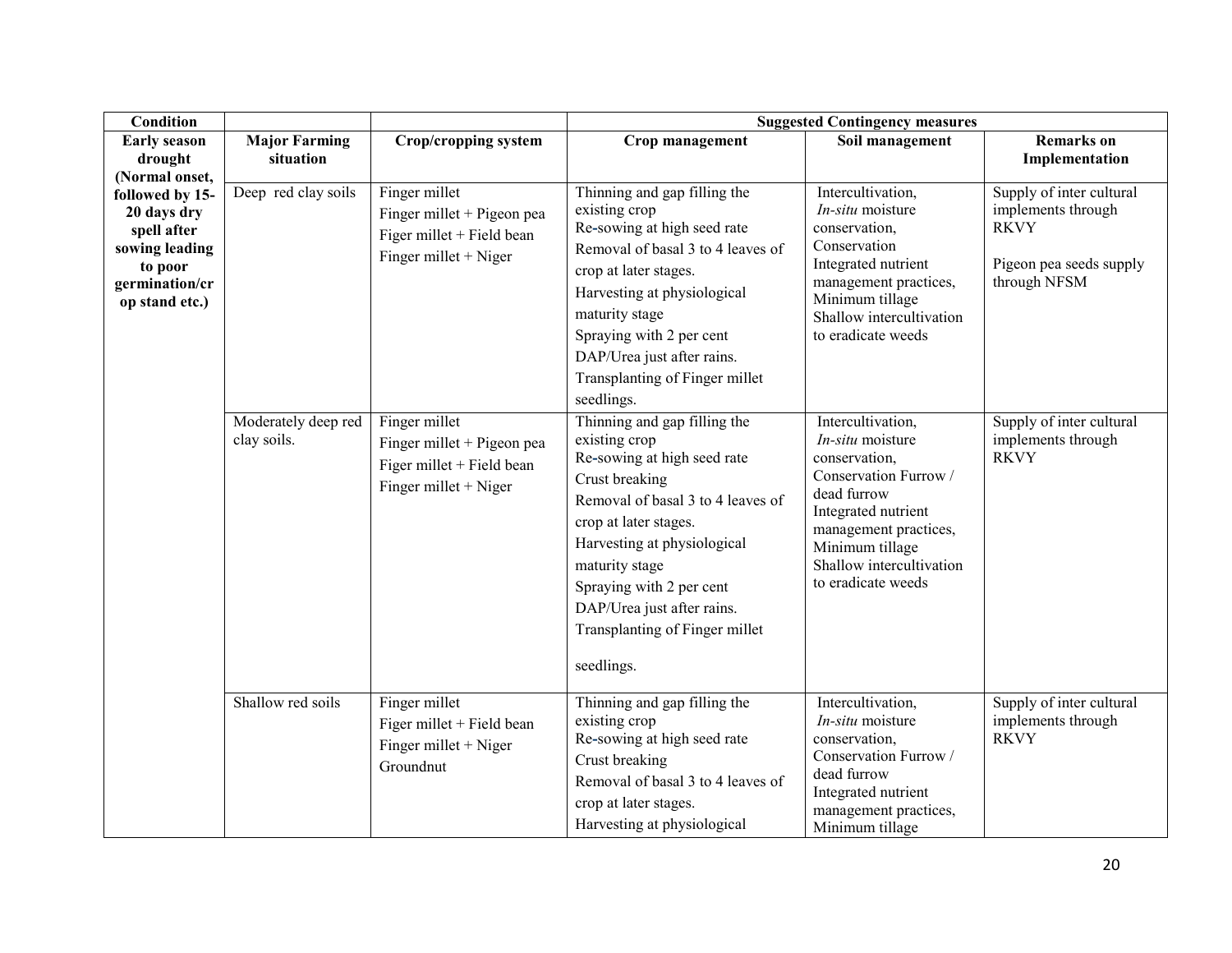| Condition                                        |                                   |                                                                                                                                 | <b>Suggested Contingency measures</b>                                                                                                                                                                                                                                                                                   |                                                                                                                                                                                                                       |                                                                                                          |  |
|--------------------------------------------------|-----------------------------------|---------------------------------------------------------------------------------------------------------------------------------|-------------------------------------------------------------------------------------------------------------------------------------------------------------------------------------------------------------------------------------------------------------------------------------------------------------------------|-----------------------------------------------------------------------------------------------------------------------------------------------------------------------------------------------------------------------|----------------------------------------------------------------------------------------------------------|--|
| <b>Early season</b><br>drought<br>(Normal onset, | <b>Major Farming</b><br>situation | <b>Crop/cropping system</b>                                                                                                     | Crop management                                                                                                                                                                                                                                                                                                         | Soil management                                                                                                                                                                                                       | <b>Remarks</b> on<br>Implementation                                                                      |  |
|                                                  | Moderately deep,                  | Finger millet                                                                                                                   | maturity stage<br>Spraying with 2 per cent<br>DAP/Urea just after rains.<br>Transplanting of Finger millet<br>seedlings.<br>Thinning and gap filling the                                                                                                                                                                | <b>Shallow Intercultivation</b><br>to eradicate weeds<br>Intercultivation,                                                                                                                                            | Supply of inter cultural                                                                                 |  |
|                                                  | loamy soils                       | Finger millet + Pigeon pea<br>Figer millet + Field bean<br>Finger millet + Niger<br>Groundnut + Pigeon pea                      | existing crop<br>Re-sowing at high seed rate<br>Crust breaking<br>Removal of basal 3 to 4 leaves of<br>crop at later stages.<br>Harvesting at physiological<br>maturity stage<br>Spraying with 2 per cent<br>DAP/Urea just after rains.<br>Transplanting of Finger millet<br>seedlings.                                 | $In-situ$ moisture<br>conservation,<br>Conservation Furrow /<br>dead furrow<br>Integrated nutrient<br>management practices,<br>Minimum tillage<br>Shallow intercultivation<br>to eradicate weeds                      | implements through<br><b>RKVY</b><br>Pigeon pea seeds supply<br>through NFSM                             |  |
|                                                  | Deep red sandy<br>loam soils      | Finger millet<br>Finger millet $+$ Pigeon pea<br>Figer millet + Field bean<br>Finger millet $+$ Niger<br>Groundnut + Pigeon pea | Thinning and gap filling the<br>existing crop<br>Re-sowing at high seed rate<br>Crust breaking<br>Removal of basal 3 to 4 leaves of<br>crop at later stages.<br>Harvesting at physiological<br>maturity stage<br>Spraying with 2 per cent<br>DAP/Urea just after rains.<br>Transplanting of Finger millet<br>seedlings. | Intercultivation.<br>$In-situ$ moisture<br>conservation,<br>Conservation Furrow /<br>dead furrow<br>Integrated nutrient<br>management practices,<br>Minimum tillage<br>Shallow Intercultivation<br>to eradicate weeds | Supply of inter cultural<br>implements through<br><b>RKVY</b><br>Pigeon pea seeds supply<br>through NFSM |  |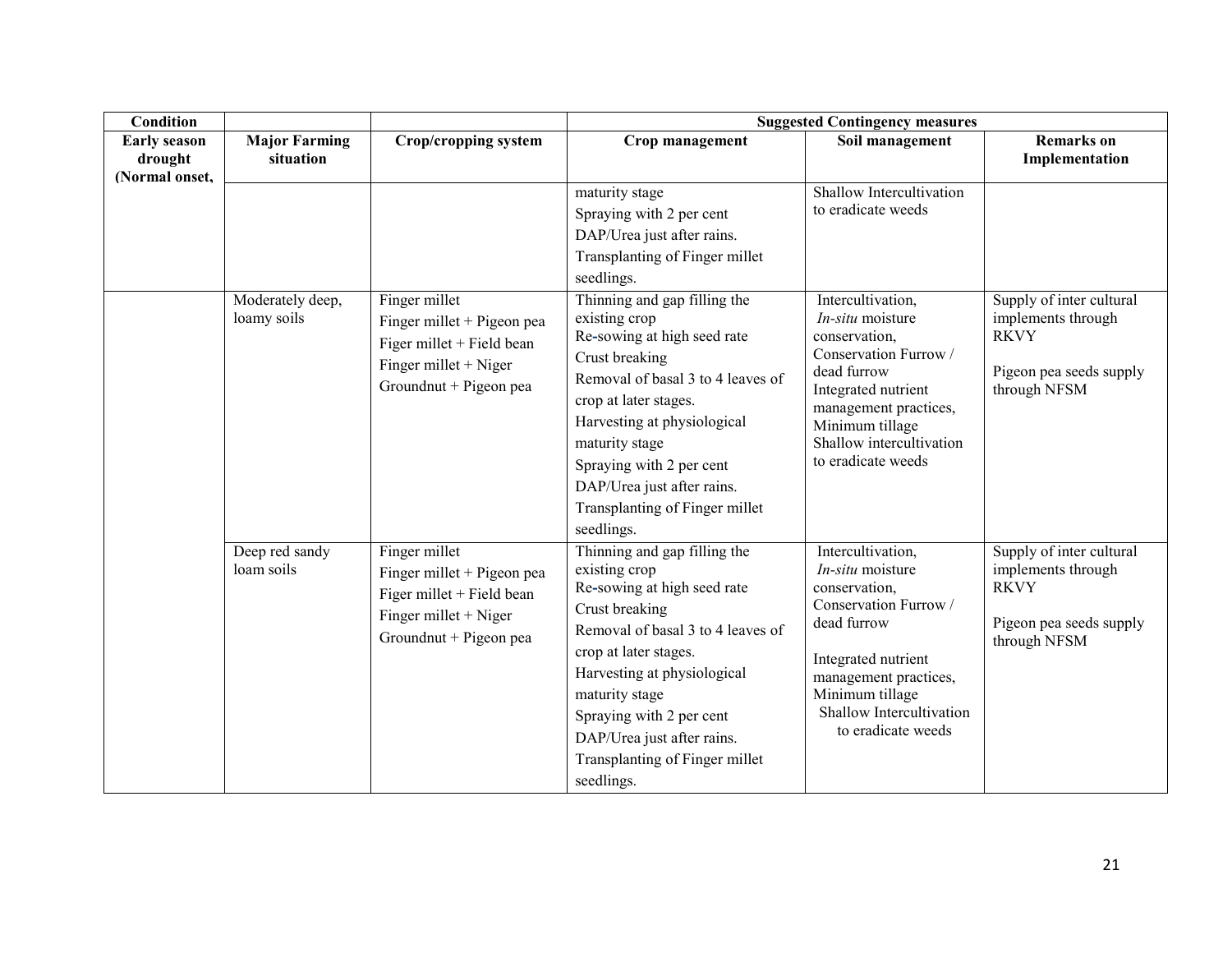| Condition                   |                                    |                                                                                                                |                                                                                                                                                                                                                                                  | <b>Suggested Contingency measures</b>                                                                                                                                            |                                                                                                                                        |  |  |
|-----------------------------|------------------------------------|----------------------------------------------------------------------------------------------------------------|--------------------------------------------------------------------------------------------------------------------------------------------------------------------------------------------------------------------------------------------------|----------------------------------------------------------------------------------------------------------------------------------------------------------------------------------|----------------------------------------------------------------------------------------------------------------------------------------|--|--|
| Mid season                  | <b>Major Farming</b>               | Crop/cropping system                                                                                           | Crop management                                                                                                                                                                                                                                  | Soil management                                                                                                                                                                  | <b>Remarks on Implementation</b>                                                                                                       |  |  |
| drought (long dry<br>spell) | situation                          |                                                                                                                |                                                                                                                                                                                                                                                  |                                                                                                                                                                                  |                                                                                                                                        |  |  |
| At vegetative stage         | Deep red clay soils                | Finger millet $+$<br>Pigeonpea<br>Figer millet + Fieldbean<br>$Fingermillet + Niger$<br>Pigeon pea/ Field bean | Thinning,<br>Grazing leaf tips,<br>Postponement of top<br>dressing<br>Life saving irrigation, if<br>available<br>Removal of basal 3 to 4<br>leaves of crop at later stages<br>Earthing up.<br>Recycling of stored water if<br>any in farm ponds. | <b>Conservation Furrow</b><br>Mulching<br>Shallow<br>intercultivation to<br>eradicate weeds<br><i>In-situ</i> moisture<br>conservation<br>Use of moderate<br>amount of nutrients | Supply of inter cultural<br>implements through RKVY<br>Farm ponds through IWSM<br>programme<br>Pigeon pea seeds supply<br>through NFSM |  |  |
|                             | Moderately deep<br>red clay soils. | Finger millet +<br>Pigeonpea<br>Figer millet + Fieldbean<br>Finger millet $+$ Niger<br>Pigeon pea/ Field bean  | Thinning,<br>Grazing leaf tips,<br>Postponement of top<br>dressing<br>Life saving irrigation, if<br>available<br>Removal of basal 3 to 4<br>leaves of crop at later stages<br>Earthing up.<br>Recycling of stored water if<br>any in farm ponds. | <b>Conservation Furrow</b><br>Mulching<br>Shallow<br>intercultivation to<br>eradicate weeds<br><i>In-situ</i> moisture<br>conservation<br>Use of moderate<br>amount of nutrients | Supply of inter cultural<br>implements through RKVY<br>Farm ponds through IWSM<br>programme<br>Pigeon pea seeds supply<br>through NFSM |  |  |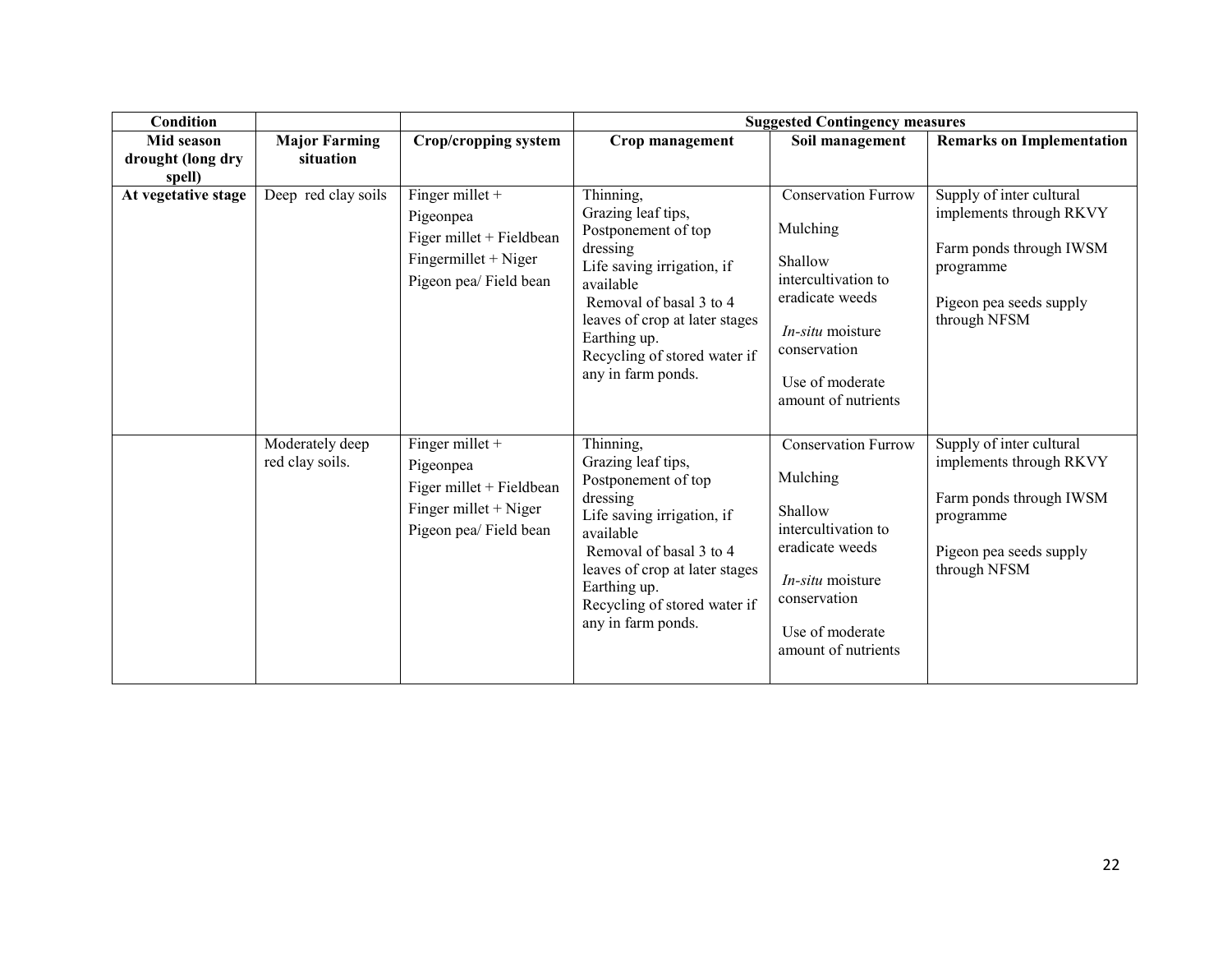| Condition                   |                                 |                                                                                                                                        | <b>Suggested Contingency measures</b>                                                                                                                                                                                                                                                     |                                                                                                                                                                             |                                                                                                                                        |  |
|-----------------------------|---------------------------------|----------------------------------------------------------------------------------------------------------------------------------------|-------------------------------------------------------------------------------------------------------------------------------------------------------------------------------------------------------------------------------------------------------------------------------------------|-----------------------------------------------------------------------------------------------------------------------------------------------------------------------------|----------------------------------------------------------------------------------------------------------------------------------------|--|
| Mid season                  | <b>Major Farming</b>            | Crop/cropping system                                                                                                                   | Crop management                                                                                                                                                                                                                                                                           | Soil management                                                                                                                                                             | <b>Remarks on Implementation</b>                                                                                                       |  |
| drought (long dry<br>spell) | situation                       |                                                                                                                                        |                                                                                                                                                                                                                                                                                           |                                                                                                                                                                             |                                                                                                                                        |  |
|                             | Shallow red soils               | Finger millet +<br>Pigeonpea<br>Figer millet + Fieldbean<br>Finger millet $+$ Niger<br>Field bean<br>Groundnut                         | Thinning,<br>Grazing leaf tips,<br>Postponement of top<br>dressing<br>Life saving irrigation, if<br>available<br>Removal of basal 3 to 4<br>leaves of crop at later stages<br>Earthing up.<br>Recycling of stored water if<br>any in farm ponds.<br>Application of gypsum to<br>groundnut | <b>Conservation Furrow</b><br>Mulching<br>Shallow<br>intercultivation to<br>eradicate weeds<br>In-situ moisture<br>conservation<br>Use of moderate<br>amount of nutrients   | Supply of inter cultural<br>implements through RKVY<br>Farm ponds through IWSM<br>programme                                            |  |
|                             | Moderately deep,<br>loamy soils | Finger millet $+$<br>Pigeonpea<br>Figer millet + Fieldbean<br>Fingermillet + Niger<br>Pigeon pea/ Field bean<br>Groundnut + pigeon pea | Thinning,<br>Grazing leaf tips,<br>Postponement of top<br>dressing<br>Life saving irrigation, if<br>available<br>Removal of basal 3 to 4<br>leaves of crop at later stages<br>Earthing up.<br>Recycling of stored water if<br>any in farm ponds.<br>Application of gypsum to<br>groundnut | <b>Conservation Furrow</b><br>Mulching<br>Shallow<br>intercultivation to<br>eradicate weeds<br>$In-situ$ moisture<br>conservation<br>Use of moderate<br>amount of nutrients | Supply of inter cultural<br>implements through RKVY<br>Farm ponds through IWSM<br>programme<br>Pigeon pea seeds supply<br>through NFSM |  |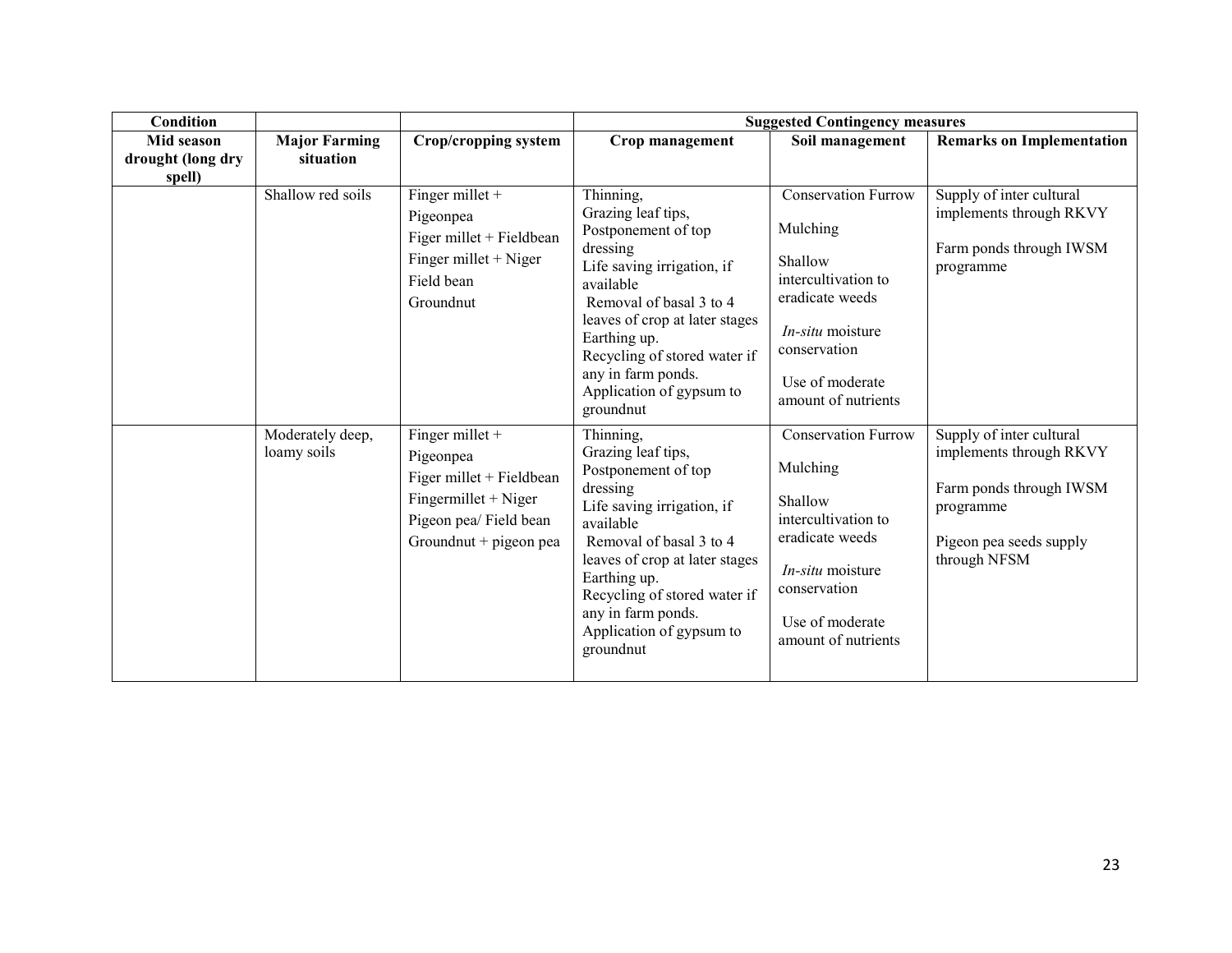| Condition         |                              |                                                                                                                                           |                                                                                                                                                                                                                                                                                           | <b>Suggested Contingency measures</b>                                                                                                                                            |                                                                                                                                        |
|-------------------|------------------------------|-------------------------------------------------------------------------------------------------------------------------------------------|-------------------------------------------------------------------------------------------------------------------------------------------------------------------------------------------------------------------------------------------------------------------------------------------|----------------------------------------------------------------------------------------------------------------------------------------------------------------------------------|----------------------------------------------------------------------------------------------------------------------------------------|
| Mid season        | <b>Major Farming</b>         | Crop/cropping system                                                                                                                      | Crop management                                                                                                                                                                                                                                                                           | Soil management                                                                                                                                                                  | <b>Remarks on Implementation</b>                                                                                                       |
| drought (long dry | situation                    |                                                                                                                                           |                                                                                                                                                                                                                                                                                           |                                                                                                                                                                                  |                                                                                                                                        |
| spell)            |                              |                                                                                                                                           |                                                                                                                                                                                                                                                                                           |                                                                                                                                                                                  |                                                                                                                                        |
|                   | Deep red sandy<br>loam soils | Finger millet $+$<br>Pigeonpea<br>Figer millet + Fieldbean<br>$Fingermillet + Niger$<br>Pigeon pea/ Field bean<br>Ground nut + pigeon pea | Thinning,<br>Grazing leaf tips,<br>Postponement of top<br>dressing<br>Life saving irrigation, if<br>available<br>Removal of basal 3 to 4<br>leaves of crop at later stages<br>Earthing up.<br>Recycling of stored water if<br>any in farm ponds.<br>Application of gypsum to<br>groundnut | <b>Conservation Furrow</b><br>Mulching<br>Shallow<br>intercultivation to<br>eradicate weeds<br><i>In-situ</i> moisture<br>conservation<br>Use of moderate<br>amount of nutrients | Supply of inter cultural<br>implements through RKVY<br>Farm ponds through IWSM<br>programme<br>Pigeon pea seeds supply<br>through NFSM |

| Condition         |                      |                            |                                       | <b>Suggested Contingency measures</b> |                       |
|-------------------|----------------------|----------------------------|---------------------------------------|---------------------------------------|-----------------------|
| Mid season        | <b>Major Farming</b> | Crop/cropping system       | Crop management                       | Soil management                       | <b>Remarks</b> on     |
| drought (long dry | situation            |                            |                                       |                                       | Implementation        |
| spell)            |                      |                            |                                       |                                       |                       |
|                   | Deep red clay soils  | Finger millet + Pigeon pea | Life saving irrigation, if available  | <i>In-situ</i> moisture               | Farm ponds through    |
| At reproductive   |                      | Figer millet + Field bean  |                                       | conservation                          | <b>IWSM</b> programme |
| stage             |                      | $Fingermillet + Niger$     | Weeding and Weed mulching             |                                       |                       |
|                   |                      | Pigeon pea                 |                                       |                                       |                       |
|                   |                      |                            | Effective pest and disease            |                                       |                       |
|                   |                      |                            | management strategies                 |                                       |                       |
|                   |                      |                            |                                       |                                       |                       |
|                   |                      |                            | Harvesting at physiological maturity  |                                       |                       |
|                   |                      |                            | stage (pigeonpea, fieldbean, cowpea). |                                       |                       |
|                   |                      |                            |                                       |                                       |                       |
|                   |                      |                            | Harvesting of green pods of pigeon    |                                       |                       |
|                   |                      |                            | pea and field bean                    |                                       |                       |
|                   |                      |                            |                                       |                                       |                       |
|                   |                      |                            |                                       |                                       |                       |
|                   |                      |                            |                                       |                                       |                       |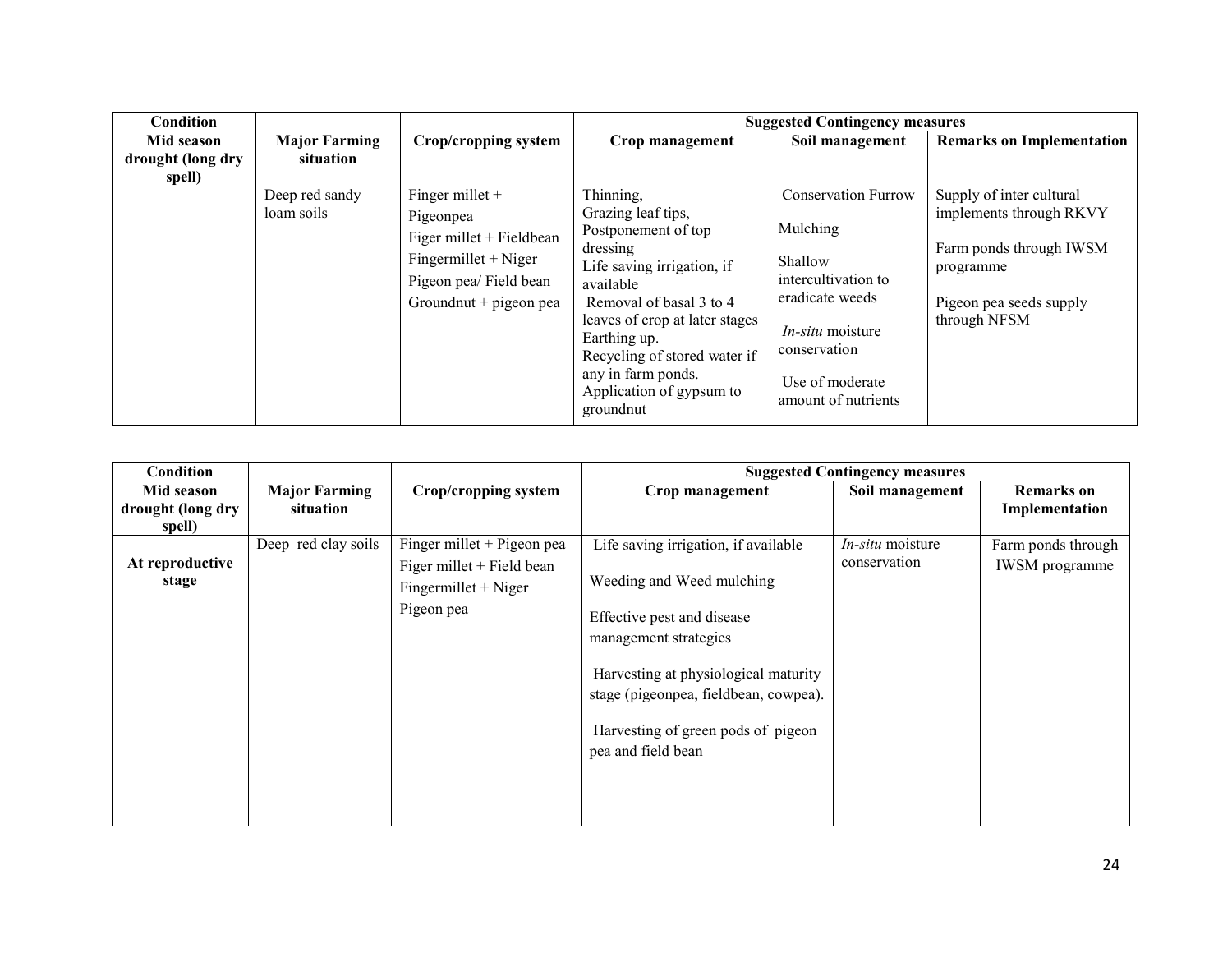| Condition                   |                                    |                                                                                                             |                                                                                                                                                                                                                                                                       | <b>Suggested Contingency measures</b>   |                                             |
|-----------------------------|------------------------------------|-------------------------------------------------------------------------------------------------------------|-----------------------------------------------------------------------------------------------------------------------------------------------------------------------------------------------------------------------------------------------------------------------|-----------------------------------------|---------------------------------------------|
| Mid season                  | <b>Major Farming</b>               | <b>Crop/cropping system</b>                                                                                 | Crop management                                                                                                                                                                                                                                                       | Soil management                         | <b>Remarks</b> on                           |
| drought (long dry<br>spell) | situation                          |                                                                                                             |                                                                                                                                                                                                                                                                       |                                         | Implementation                              |
|                             | Moderately deep<br>red clay soils. | Finger millet + Pigeon pea<br>Figer millet + Field bean<br>$Fingermillet + Niger$<br>Groundnut + Pigeon pea | Life saving irrigation, if available<br>Weeding and Weed mulching<br>Effective pest and disease<br>management strategies<br>Harvesting at physiological maturity<br>stage (pigeonpea, fieldbean, cowpea).<br>Harvesting of green pods of pigeon<br>pea and field bean | <i>In-situ</i> moisture<br>conservation | Farm ponds through<br><b>IWSM</b> programme |
|                             | Shallow red soils                  | Finger millet<br>Figer millet + Field bean<br>$Fingermillet + Niger$<br>Groundnut                           | Life saving irrigation, if available<br>Weeding and Weed mulching<br>Effective pest and disease<br>management strategies<br>Harvesting at physiological maturity<br>stage (pigeonpea, fieldbean, and<br>cowpea).<br>Harvesting of green pods of field<br>bean         | $In-situ$ moisture<br>conservation      | Farm ponds through<br><b>IWSM</b> programme |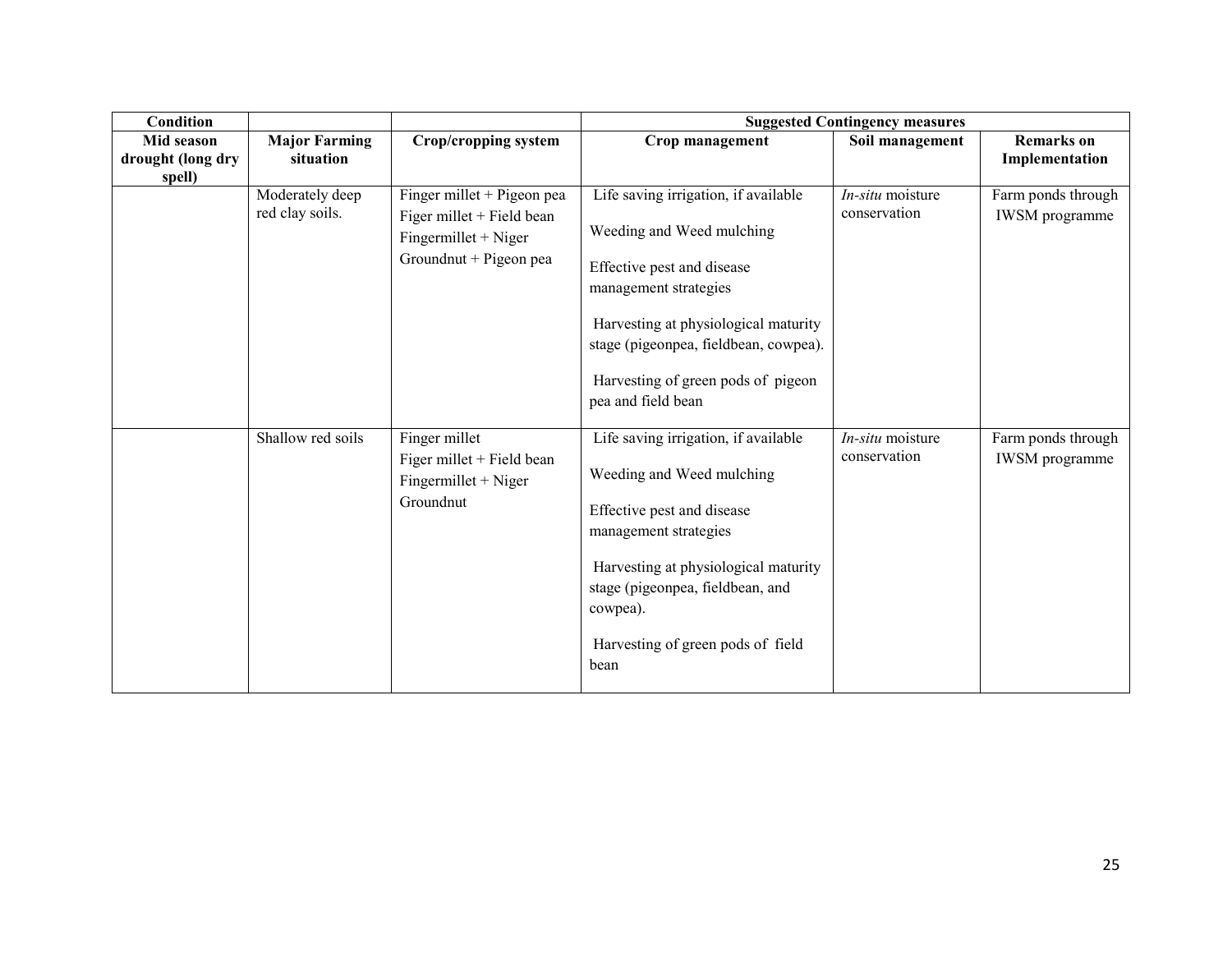| Condition         |                              |                                                                                                             |                                                                                                                                                                                                                                                                       | <b>Suggested Contingency measures</b> |                                             |
|-------------------|------------------------------|-------------------------------------------------------------------------------------------------------------|-----------------------------------------------------------------------------------------------------------------------------------------------------------------------------------------------------------------------------------------------------------------------|---------------------------------------|---------------------------------------------|
| Mid season        | <b>Major Farming</b>         | Crop/cropping system                                                                                        | Crop management                                                                                                                                                                                                                                                       | Soil management                       | <b>Remarks</b> on                           |
| drought (long dry | situation                    |                                                                                                             |                                                                                                                                                                                                                                                                       |                                       | Implementation                              |
| spell)            | Moderately deep,             | Finger millet + Pigeon pea                                                                                  | Life saving irrigation, if available                                                                                                                                                                                                                                  | <i>In-situ</i> moisture               | Farm ponds through                          |
|                   | loamy soils                  | Figer millet + Field bean<br>$Fingermillet + Niger$                                                         | Weeding and Weed mulching                                                                                                                                                                                                                                             | conservation                          | <b>IWSM</b> programme                       |
|                   |                              |                                                                                                             | Effective pest and disease<br>management strategies                                                                                                                                                                                                                   |                                       |                                             |
|                   |                              |                                                                                                             | Harvesting at physiological maturity<br>stage (pigeonpea, fieldbean, cowpea).                                                                                                                                                                                         |                                       |                                             |
|                   |                              |                                                                                                             | Harvesting of green pods of pigeon<br>pea and field bean                                                                                                                                                                                                              |                                       |                                             |
|                   | Deep red sandy<br>loam soils | Finger millet + Pigeon pea<br>Figer millet + Field bean<br>$Fingermillet + Niger$<br>Groundnut + Pigeon pea | Life saving irrigation, if available<br>Weeding and Weed mulching<br>Effective pest and disease<br>management strategies<br>Harvesting at physiological maturity<br>stage (pigeonpea, fieldbean, cowpea).<br>Harvesting of green pods of pigeon<br>pea and field bean | In-situ moisture<br>conservation      | Farm ponds through<br><b>IWSM</b> programme |

| Condition               |                      |                                                                                     | <b>Suggested Contingency measures</b>      |                                                                 |                                                          |
|-------------------------|----------------------|-------------------------------------------------------------------------------------|--------------------------------------------|-----------------------------------------------------------------|----------------------------------------------------------|
| <b>Terminal drought</b> | <b>Major Farming</b> | Crop/cropping system                                                                | Crop management                            | Rabi Crop planning                                              | <b>Remarks</b> on                                        |
|                         | situation            |                                                                                     |                                            |                                                                 | Implementation                                           |
|                         | Deep red clay soils  | Finger millet $+$ Pigeon pea<br>Figer millet + Field bean<br>$Fingermillet + Niger$ | Harvest at physiological<br>maturity stage | Cowpea, Sunflower,<br>Field bean, Horse<br>gram (October month) | Farm ponds through<br><b>IWSM</b> programme<br>Threshing |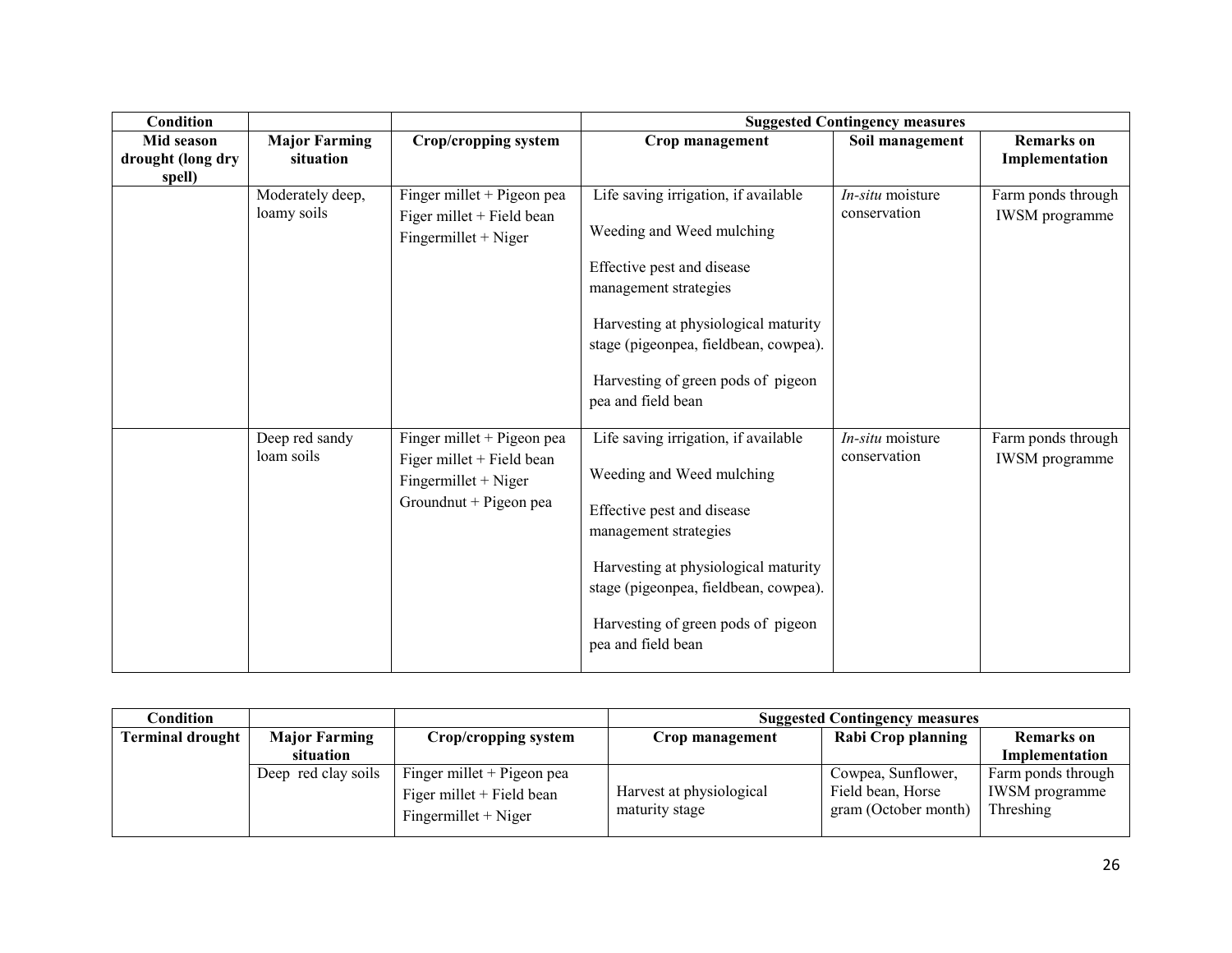| <b>Condition</b>        |                                    |                                                                                                                        | <b>Suggested Contingency measures</b>                                                                                             |                                                                                                         |                                                                                                                                                                                      |  |
|-------------------------|------------------------------------|------------------------------------------------------------------------------------------------------------------------|-----------------------------------------------------------------------------------------------------------------------------------|---------------------------------------------------------------------------------------------------------|--------------------------------------------------------------------------------------------------------------------------------------------------------------------------------------|--|
| <b>Terminal drought</b> | <b>Major Farming</b>               | <b>Crop/cropping system</b>                                                                                            | Crop management                                                                                                                   | Rabi Crop planning                                                                                      | <b>Remarks</b> on                                                                                                                                                                    |  |
|                         | situation                          | Sunflower<br>Pigeon pea                                                                                                | Harvest crops for fodder<br>Harvesting of green pods of<br>pigeon pea and fieldbean                                               | Harvest at<br>physiological maturity                                                                    | Implementation<br>implements through<br><b>RKVY</b> Groundnut<br>digger and plucker<br>through RKVY.<br>Seed supply through<br><b>KSSC</b>                                           |  |
|                         | Moderately deep<br>red clay soils. | Finger millet + Pigeon pea<br>Figer millet + Field bean<br>Fingermillet + Niger<br>Sunflower<br>Pigeon pea             | Harvest at physiological<br>maturity stage<br>Harvest crops for fodder<br>Harvesting of green pods of<br>pigeon pea and fieldbean | Cowpea, Sunflower,<br>Field bean, Horse<br>gram (October month)<br>Harvest at<br>physiological maturity | Farm ponds through<br><b>IWSM</b> programme<br>Threshing<br>implements through<br><b>RKVY</b> Groundnut<br>digger and plucker<br>through RKVY.<br>Seed supply through<br><b>KSSC</b> |  |
|                         | Shallow red soils                  | Finger millet + Pigeon pea<br>Figer millet + Field bean<br>Fingermillet + Niger<br>Sunflower<br>Groundnut + Pigeon pea | Harvest at physiological<br>maturity stage<br>Harvest crops for fodder<br>Harvesting of green pods of<br>pigeon pea and fieldbean | Cowpea, Sunflower,<br>Field bean, Horse<br>gram (October month)<br>Harvest at<br>physiological maturity | Farm ponds through<br><b>IWSM</b> programme<br>Threshing<br>implements through<br><b>RKVY</b> Groundnut<br>digger and plucker<br>through RKVY.<br>Seed supply through<br><b>KSSC</b> |  |
|                         | Moderately deep,<br>loamy soils    | Finger millet + Pigeon pea<br>Figer millet + Field bean<br>Fingermillet + Niger<br>Sunflower                           | Harvest at physiological<br>maturity stage<br>Harvest crops for fodder                                                            | Cowpea, Sunflower,<br>Field bean, Horse<br>gram (October month)<br>Harvest at                           | Farm ponds through<br><b>IWSM</b> programme<br>Threshing<br>implements through                                                                                                       |  |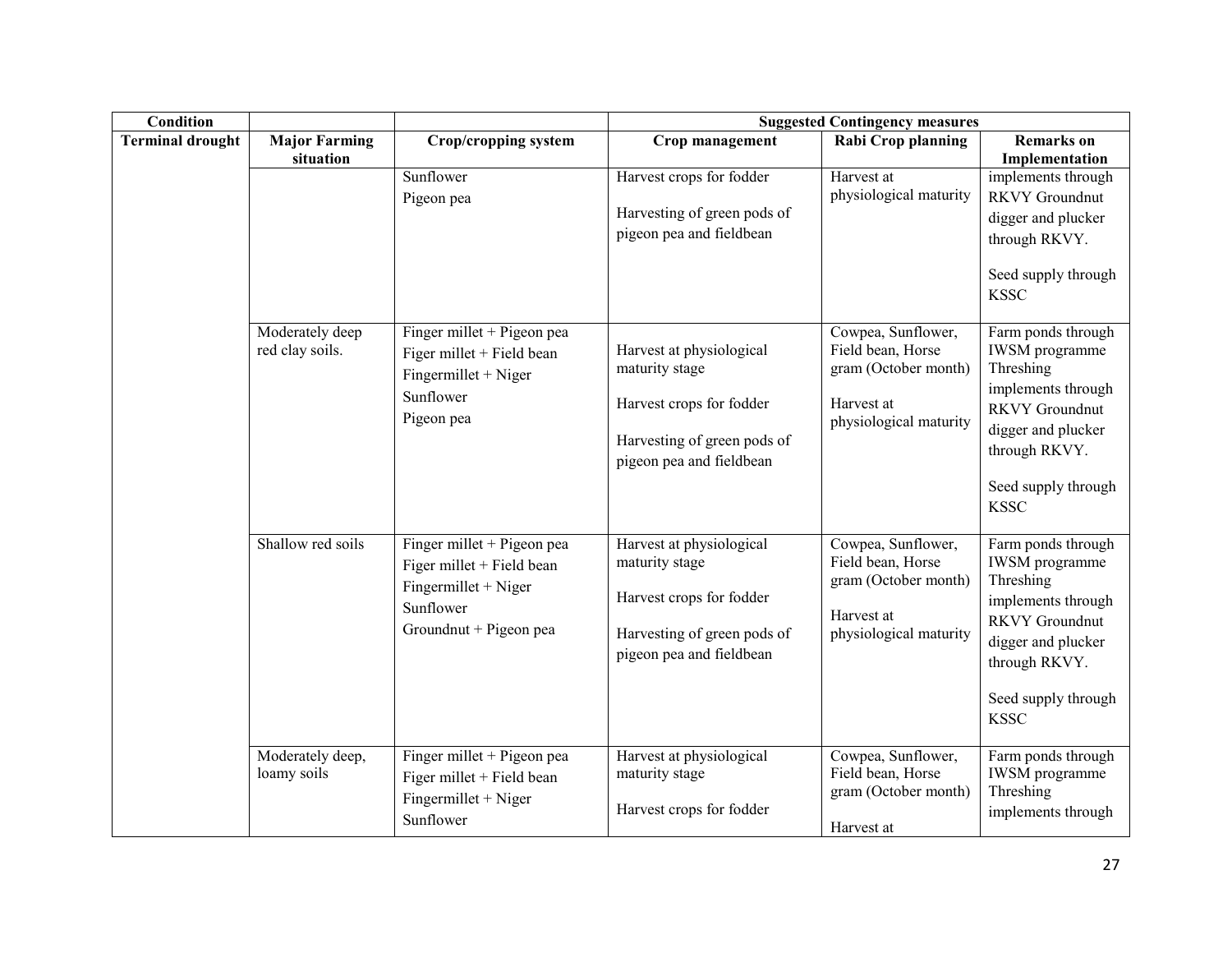| Condition               |                                   |                                                                                                                        |                                                                                                                                   | <b>Suggested Contingency measures</b>                                                                   |                                                                                                                                                                                      |
|-------------------------|-----------------------------------|------------------------------------------------------------------------------------------------------------------------|-----------------------------------------------------------------------------------------------------------------------------------|---------------------------------------------------------------------------------------------------------|--------------------------------------------------------------------------------------------------------------------------------------------------------------------------------------|
| <b>Terminal drought</b> | <b>Major Farming</b><br>situation | Crop/cropping system                                                                                                   | Crop management                                                                                                                   | Rabi Crop planning                                                                                      | <b>Remarks</b> on<br>Implementation                                                                                                                                                  |
|                         |                                   | Groundnut + Pigeon pea                                                                                                 | Harvesting of green pods of<br>pigeon pea and fieldbean                                                                           | physiological maturity                                                                                  | <b>RKVY</b> Groundnut<br>digger and plucker<br>through RKVY.<br>Seed supply through<br><b>KSSC</b>                                                                                   |
|                         | Deep red sandy<br>loam soils      | Finger millet + Pigeon pea<br>Figer millet + Field bean<br>Fingermillet + Niger<br>Sunflower<br>Groundnut + Pigeon pea | Harvest at physiological<br>maturity stage<br>Harvest crops for fodder<br>Harvesting of green pods of<br>pigeon pea and fieldbean | Cowpea, Sunflower,<br>Field bean, Horse<br>gram (October month)<br>Harvest at<br>physiological maturity | Farm ponds through<br><b>IWSM</b> programme<br>Threshing<br>implements through<br><b>RKVY</b> Groundnut<br>digger and plucker<br>through RKVY.<br>Seed supply through<br><b>KSSC</b> |

## 2.1.2 Irrigated situation

| Condition           | <b>Suggested Contingency measures</b> |                             |                         |                           |                   |
|---------------------|---------------------------------------|-----------------------------|-------------------------|---------------------------|-------------------|
|                     | <b>Major Farming</b>                  | <b>Normal Crop/cropping</b> | Change in crop/cropping | <b>Agronomic measures</b> | <b>Remarks</b> on |
|                     | situation                             | system                      | system                  |                           | Implementation    |
| Delayed release of  |                                       |                             | Not applicable          |                           |                   |
| water in canals due |                                       |                             |                         |                           |                   |
| to low rainfall     |                                       |                             |                         |                           |                   |
| Limited release of  |                                       |                             | Not applicable          |                           |                   |
| water in canals due |                                       |                             |                         |                           |                   |
| to low rainfall     |                                       |                             |                         |                           |                   |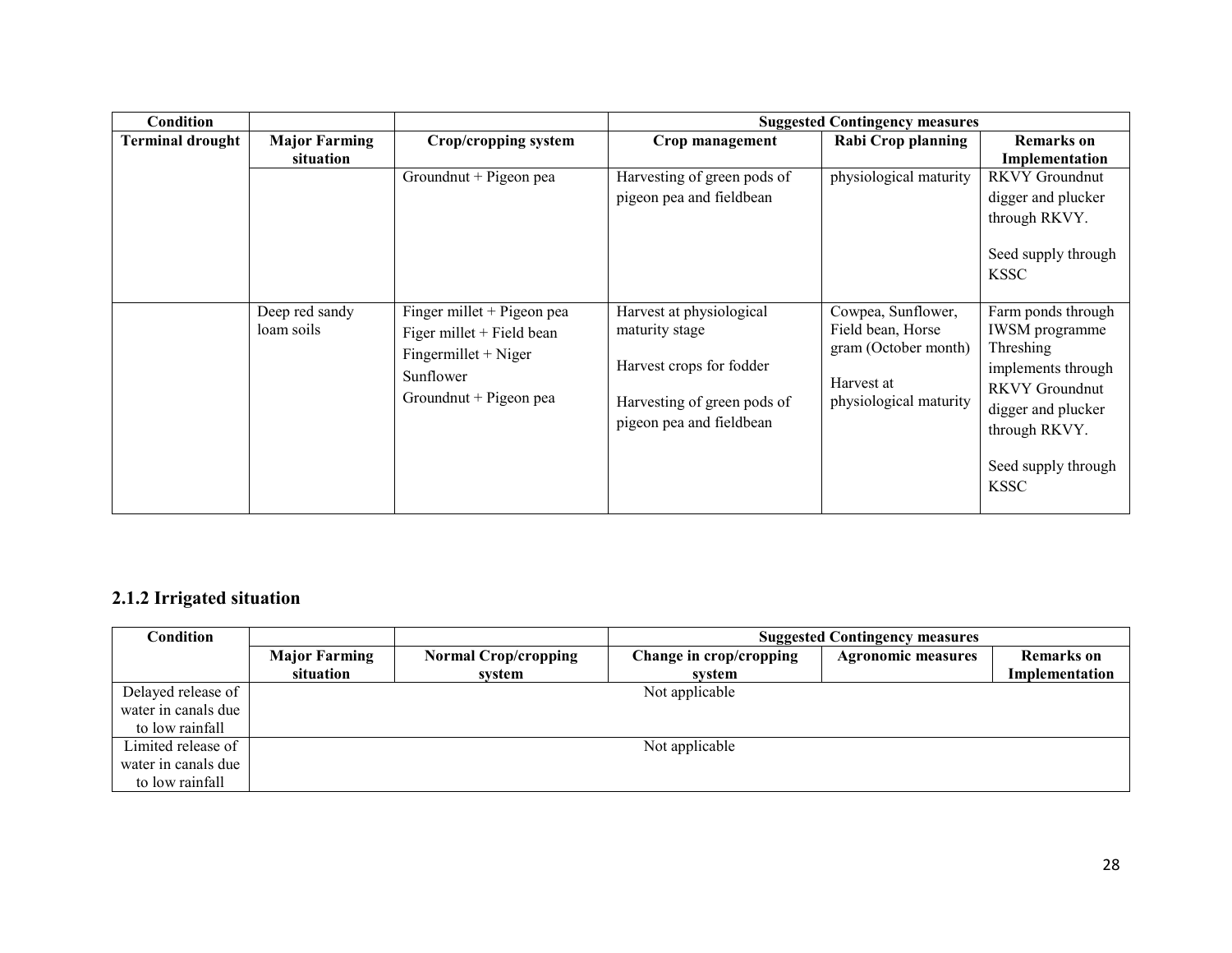| <b>Condition</b>    |                                   | <b>Suggested Contingency measures</b> |                                   |                           |                              |
|---------------------|-----------------------------------|---------------------------------------|-----------------------------------|---------------------------|------------------------------|
|                     | <b>Major Farming</b><br>situation | <b>Normal Crop/cropping system</b>    | Change in crop/cropping<br>system | <b>Agronomic measures</b> | Remarks on<br>Implementation |
|                     |                                   |                                       |                                   |                           |                              |
| Non release of      |                                   |                                       | Not applicable                    |                           |                              |
| water in canals     |                                   |                                       |                                   |                           |                              |
| under delayed onset |                                   |                                       |                                   |                           |                              |
| of monsoon in       |                                   |                                       |                                   |                           |                              |
| catchment           |                                   |                                       |                                   |                           |                              |

| Condition         |                       |                                    | <b>Suggested Contingency measures</b> |                           |                   |
|-------------------|-----------------------|------------------------------------|---------------------------------------|---------------------------|-------------------|
|                   | <b>Major Farming</b>  | <b>Normal Crop/cropping system</b> | Change in crop/cropping               | <b>Agronomic measures</b> | <b>Remarks</b> on |
|                   | situation             |                                    | system                                |                           | Implementation    |
| Lack of inflows   | Deep to moderately    | Paddy: Jaya, Mandya Vijaya         | Paddy: Jaya, Mandya Vijaya, IR        | Seed treatment            | seeds supply      |
| into tanks due to | deep to red clay soil |                                    | 20, IET 8116                          | Weed management with      | through NFSM      |
| insufficient      |                       |                                    | Aerobic rice – MAS 946-1              | cono weeder.              |                   |
| /delayed onset of |                       |                                    |                                       |                           |                   |
| monsoon           |                       |                                    |                                       |                           |                   |

| <b>Condition</b>                                               |                                             |                                    | <b>Suggested Contingency measures</b> |                                                                                                                                           |                   |
|----------------------------------------------------------------|---------------------------------------------|------------------------------------|---------------------------------------|-------------------------------------------------------------------------------------------------------------------------------------------|-------------------|
|                                                                | <b>Major Farming</b>                        | <b>Normal Crop/cropping system</b> | Change in crop/cropping               | <b>Agronomic measures</b>                                                                                                                 | <b>Remarks</b> on |
|                                                                | situation                                   |                                    | system                                |                                                                                                                                           | Implementation    |
| Insufficient<br>groundwater<br>recharge due to low<br>rainfall | Deep to moderately<br>deep to red clay soil | Maize                              | Maize NAH 2049, Deccan 103            | Intercultivation<br>Split application of<br>fertilizers for maize<br>Foliar application of<br>micronutrients for<br>vegetables and maize. |                   |
|                                                                |                                             |                                    |                                       | Compulsory Irrigation at<br>flowering stage for<br>vegetables                                                                             |                   |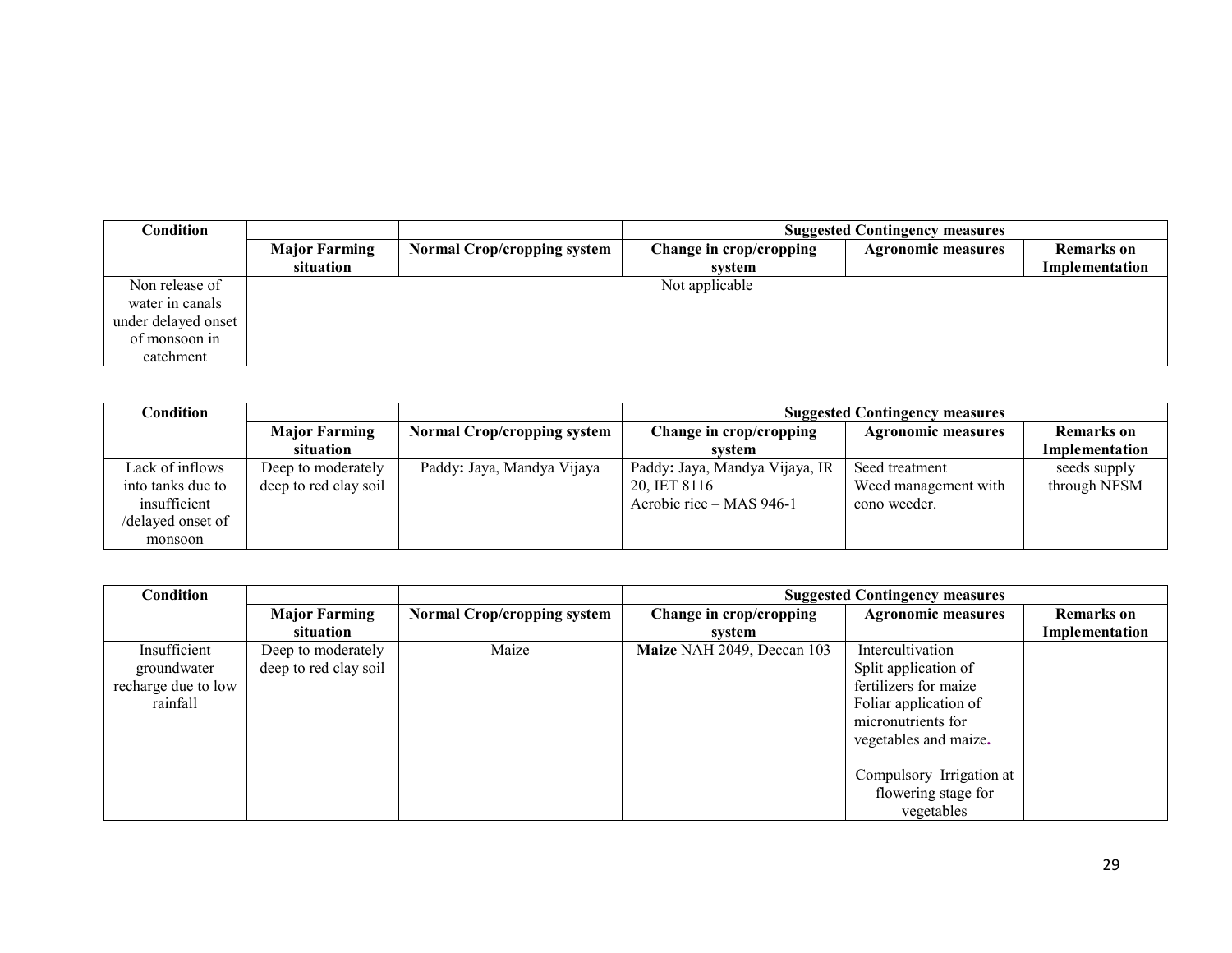# 2.2 Unusual rains (untimely, un-seasonal etc) (for both rainfed and irrigated situations)

| <b>Condition</b>                                                     | <b>Suggested contingency measure</b>                                                                                                       |                        |                                                                                                                               |                                                          |  |
|----------------------------------------------------------------------|--------------------------------------------------------------------------------------------------------------------------------------------|------------------------|-------------------------------------------------------------------------------------------------------------------------------|----------------------------------------------------------|--|
| Continuous high rainfall in a short span<br>leading to water logging | <b>Vegetative stage</b>                                                                                                                    | <b>Flowering stage</b> | Crop maturity stage                                                                                                           | Post harvest                                             |  |
| Finger millet + pigeon pea                                           | Provide drainage and better<br>soil and water conservation<br>measures                                                                     | Provide drainage       | Drain out excess water.<br>Harvesting at physiological<br>maturity stage                                                      | Shift the produce to safer<br>place                      |  |
| Groundnut + pigeon pea                                               | Provide drainage and better<br>soil and water conservation<br>measures                                                                     | Provide drainage       | Drain out excess water<br>Harvesting at physiological maturity<br>stage and Harvest of pigeon pea for<br>vegetable<br>purpose | Shift to safe place, dry in<br>shade and turn frequently |  |
| Field bean                                                           | Provide drainage and better<br>soil and water conservation<br>measures                                                                     | Provide drainage       | Drain out excess water<br>Harvest for vegetable<br>purpose                                                                    | Safe storage against<br>storage pest and disease         |  |
| Horse gram                                                           | Provide drainage and better<br>soil and water conservation<br>measures                                                                     | Provide drainage       | Drain out excess water                                                                                                        | Safe storage against<br>storage pest and disease         |  |
| Horticulture                                                         |                                                                                                                                            |                        |                                                                                                                               |                                                          |  |
| Mango                                                                | Provide drainage and better<br>soil and water conservation<br>measures viz. basin<br>preparation, contour<br>bunding, trenches, silt traps | Provide drainage       | Drain out excess water<br>Shelter belts with live trees<br>appropriate                                                        | Damp proof storage house<br>with adequate ventilation    |  |
| Banana                                                               | Provide drainage and<br>mulching with polythene and<br>agricultural waste                                                                  | Provide drainage       | Drain out excess water<br>Staking and shelter belts                                                                           | Damp proof storage house<br>with adequate ventilation    |  |
| Coconut                                                              | Provide drainage and<br>mulching with polythene and<br>agricultural waste                                                                  | Provide drainage       | Drain out excess water                                                                                                        | Proper storage of<br>unshelled nuts                      |  |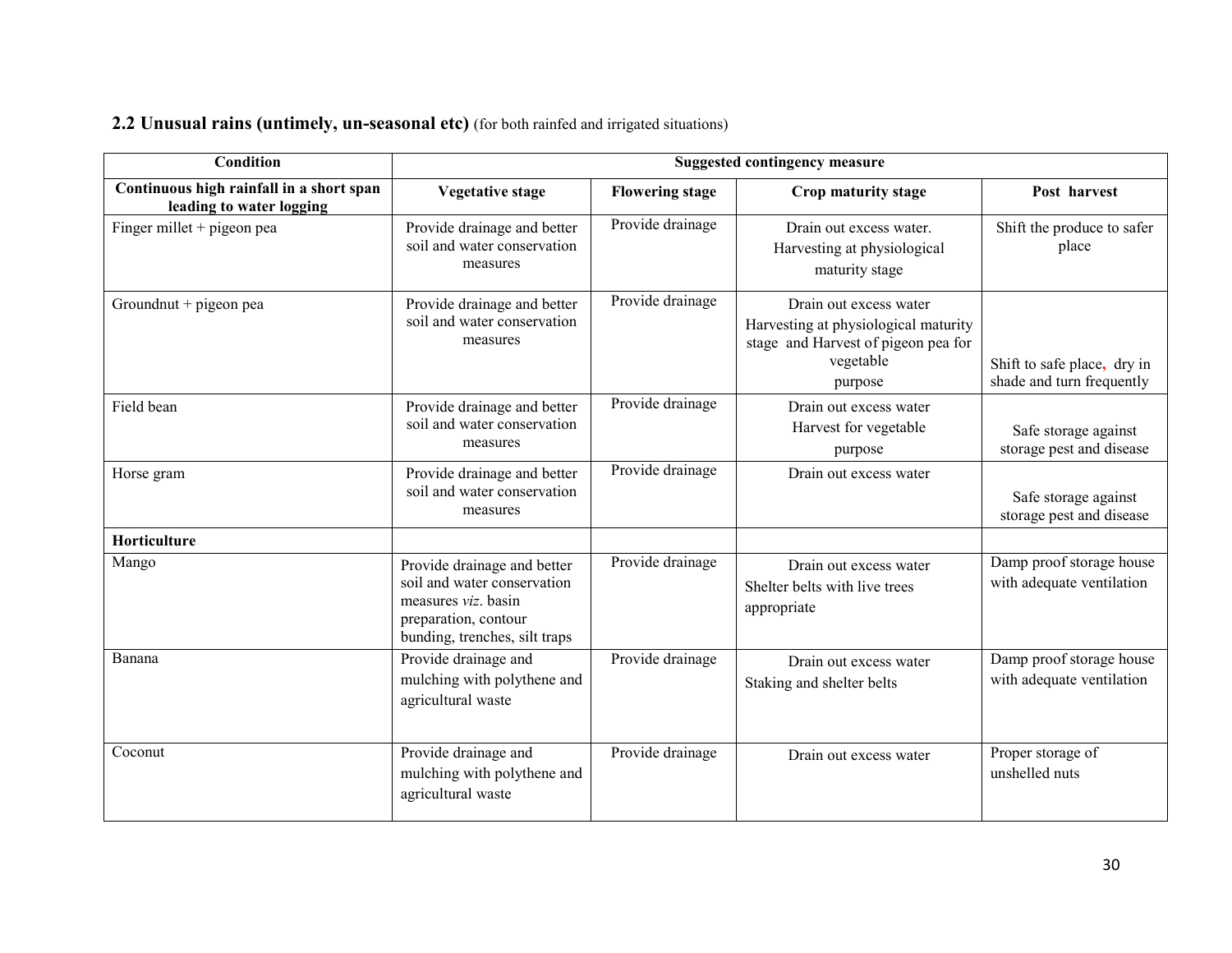|                                                                                  | Opening of trenches                                                                                                                        |                                                       |                                                                                                         |                                                                                                                                                      |
|----------------------------------------------------------------------------------|--------------------------------------------------------------------------------------------------------------------------------------------|-------------------------------------------------------|---------------------------------------------------------------------------------------------------------|------------------------------------------------------------------------------------------------------------------------------------------------------|
| Sapota                                                                           | Provide drainage and better<br>soil and water conservation<br>measures viz. basin<br>preparation, contour<br>bunding, trenches, silt traps | Provide drainage                                      | Drain out excess water                                                                                  | Damp proof storage house<br>with adequate ventilation                                                                                                |
| Jack                                                                             | Provide drainage and better<br>soil and water conservation<br>measures viz. basin<br>preparation, contour<br>bunding, trenches, silt traps | Provide drainage                                      | Drain out excess water                                                                                  | Damp proof storage house<br>with adequate ventilation                                                                                                |
| <b>Sericulture</b>                                                               | Provide drainage and better<br>soil and water conservation<br>measures                                                                     | Provide drainage                                      | Drain out excess water in field<br>Harvesting mulberry when leaves<br>are not wet for feeding silkworms | Harvested mulberry/<br>cocoons should be covered<br>with tarpaulin during<br>transportation<br>Damp proof storage house<br>with adequate ventilation |
| Heavy rainfall with high speed winds in<br>a short span                          |                                                                                                                                            |                                                       | Not applicable                                                                                          |                                                                                                                                                      |
| Outbreak of pests and diseases due to<br>un-seasonal rains                       |                                                                                                                                            |                                                       |                                                                                                         |                                                                                                                                                      |
| Finger millet + pigeon pea<br>Groundnut + pigeon pea<br>Field bean<br>Horse gram | Need based plant protection<br>measures for pluses                                                                                         | Need based plant<br>protection measures<br>for pluses |                                                                                                         | Safe storage against<br>storage pest and diseases                                                                                                    |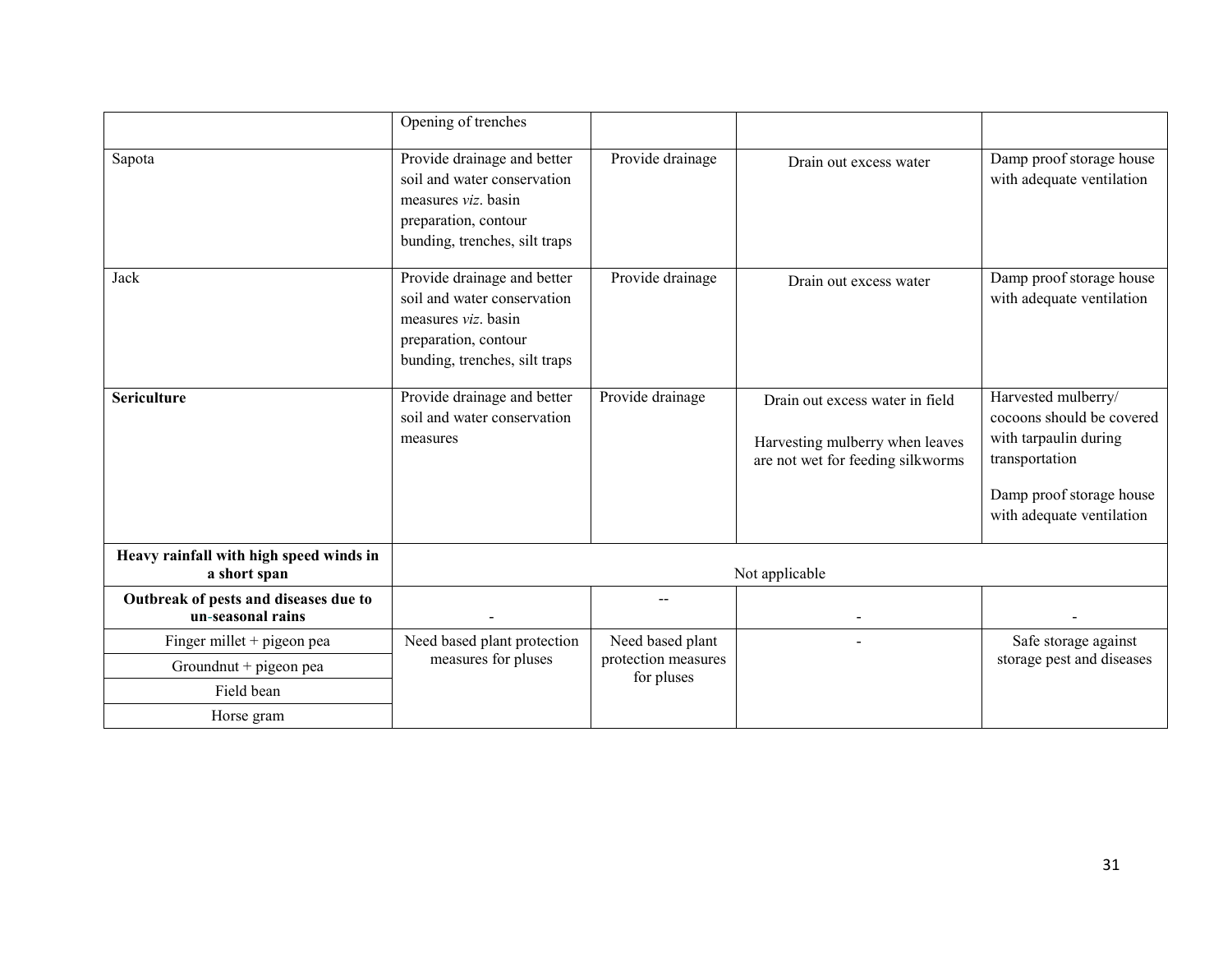### 2.3 Floods:

| Condition                                      | Suggested contingency measure |                  |                    |            |
|------------------------------------------------|-------------------------------|------------------|--------------------|------------|
| Transient water logging/ partial<br>inundation | Seedling / nursery stage      | Vegetative stage | Reproductive stage | At harvest |
| Continuous submergence                         | Not applicable                |                  |                    |            |
| for more than 2 days                           |                               |                  |                    |            |
| Sea water intrusion                            |                               |                  |                    |            |

## 2.4 Extreme events: Heat wave / Cold wave/Frost/ Hailstorm /Cyclone: Not applicable

| <b>Extreme event type</b> | <b>Suggested contingency measure</b> |                         |                           |            |  |  |
|---------------------------|--------------------------------------|-------------------------|---------------------------|------------|--|--|
|                           | Seedling / nursery stage             | <b>Vegetative stage</b> | <b>Reproductive stage</b> | At harvest |  |  |
| <b>Heat Wave</b>          |                                      | Not applicable          |                           |            |  |  |
| Cold wave                 |                                      |                         |                           |            |  |  |
| Frost                     |                                      |                         |                           |            |  |  |
| Hailstorm                 |                                      |                         |                           |            |  |  |
| Cyclone                   |                                      |                         |                           |            |  |  |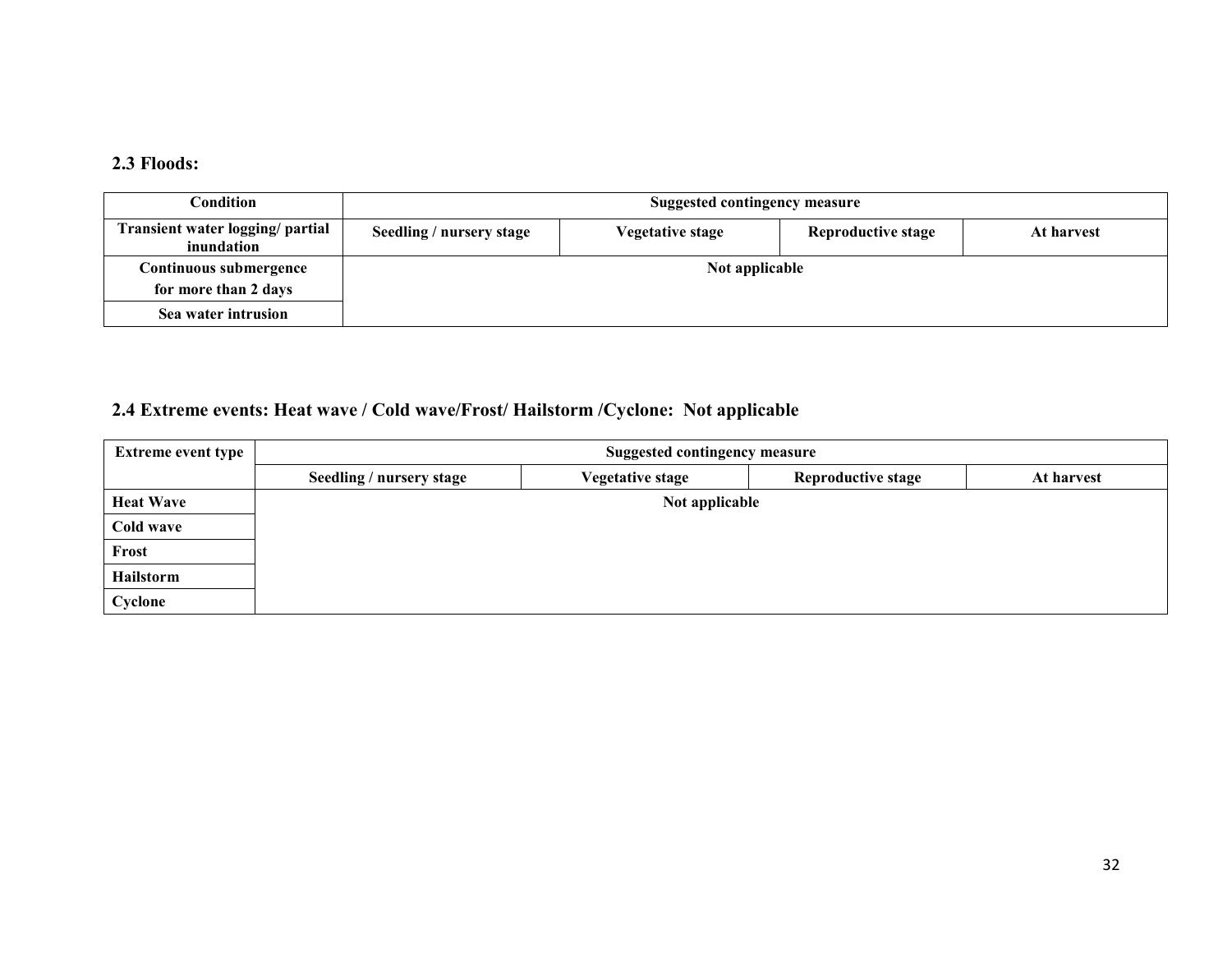# 2.5 Contingent strategies for Livestock, Poultry & Fisheries: --

# 2.6 2.5.1 Livestock

|                                | <b>Suggested contingency measures</b> |                          |                          |  |
|--------------------------------|---------------------------------------|--------------------------|--------------------------|--|
|                                | <b>Before the event</b>               | During the event         | After the event          |  |
| <b>Drought</b>                 |                                       |                          |                          |  |
| Feed and fodder availability   |                                       |                          |                          |  |
| Drinking water                 |                                       |                          |                          |  |
| Health and disease management  |                                       |                          |                          |  |
| <b>Floods</b>                  | $\overline{\phantom{0}}$              | $\overline{\phantom{0}}$ | $\overline{\phantom{0}}$ |  |
| Feed and fodder availability   |                                       |                          |                          |  |
| Drinking water                 |                                       |                          |                          |  |
| Health and disease management  |                                       |                          |                          |  |
| Cyclone                        |                                       |                          |                          |  |
| Feed and fodder availability   |                                       |                          |                          |  |
| Drinking water                 |                                       |                          |                          |  |
| Health and disease management  |                                       |                          |                          |  |
| Heat wave and cold wave        | ۰                                     |                          | $\overline{\phantom{a}}$ |  |
| Shelter/environment management | ۰                                     | $\overline{\phantom{a}}$ | $\overline{\phantom{a}}$ |  |
| Health and disease management  | $\blacksquare$                        | $\sim$                   | $\blacksquare$           |  |
|                                |                                       |                          |                          |  |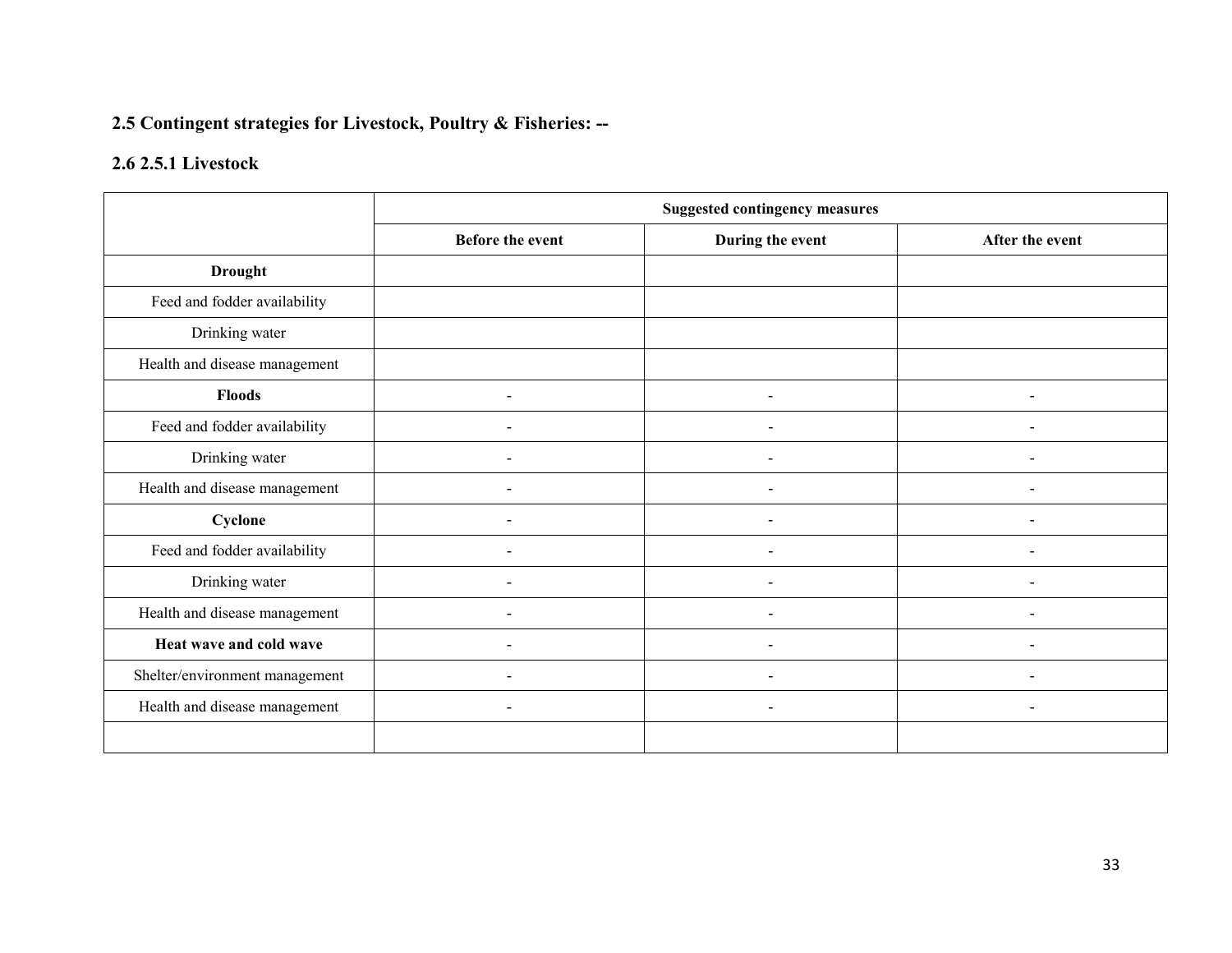#### 2.5.2 Poultry

|                                | <b>Suggested contingency measures</b> |                  |                          | Convergence/linkages with<br>ongoing programs, if any |
|--------------------------------|---------------------------------------|------------------|--------------------------|-------------------------------------------------------|
|                                | <b>Before the event</b>               | During the event | After the event          |                                                       |
|                                |                                       |                  |                          |                                                       |
| <b>Drought</b>                 |                                       |                  |                          |                                                       |
| Shortage of feed ingredients   |                                       |                  |                          |                                                       |
| Drinking water                 |                                       |                  |                          |                                                       |
| Health and disease management  |                                       |                  |                          |                                                       |
| <b>Floods</b>                  |                                       |                  |                          |                                                       |
| Shortage of feed ingredients   | ۰                                     |                  | $\overline{\phantom{a}}$ |                                                       |
| Drinking water                 |                                       |                  |                          |                                                       |
| Health and disease management  | $\sim$                                | $\sim$           | $\sim$                   | ÷                                                     |
| Cyclone                        |                                       |                  |                          |                                                       |
| Shortage of feed ingredients   | $\overline{\phantom{0}}$              |                  |                          |                                                       |
| Drinking water                 |                                       |                  |                          |                                                       |
| Health and disease management  |                                       |                  |                          |                                                       |
| Heat wave and cold wave        |                                       |                  |                          |                                                       |
| Shelter/environment management | $\blacksquare$                        |                  |                          |                                                       |
| Health and disease management  |                                       |                  |                          |                                                       |
|                                |                                       |                  |                          |                                                       |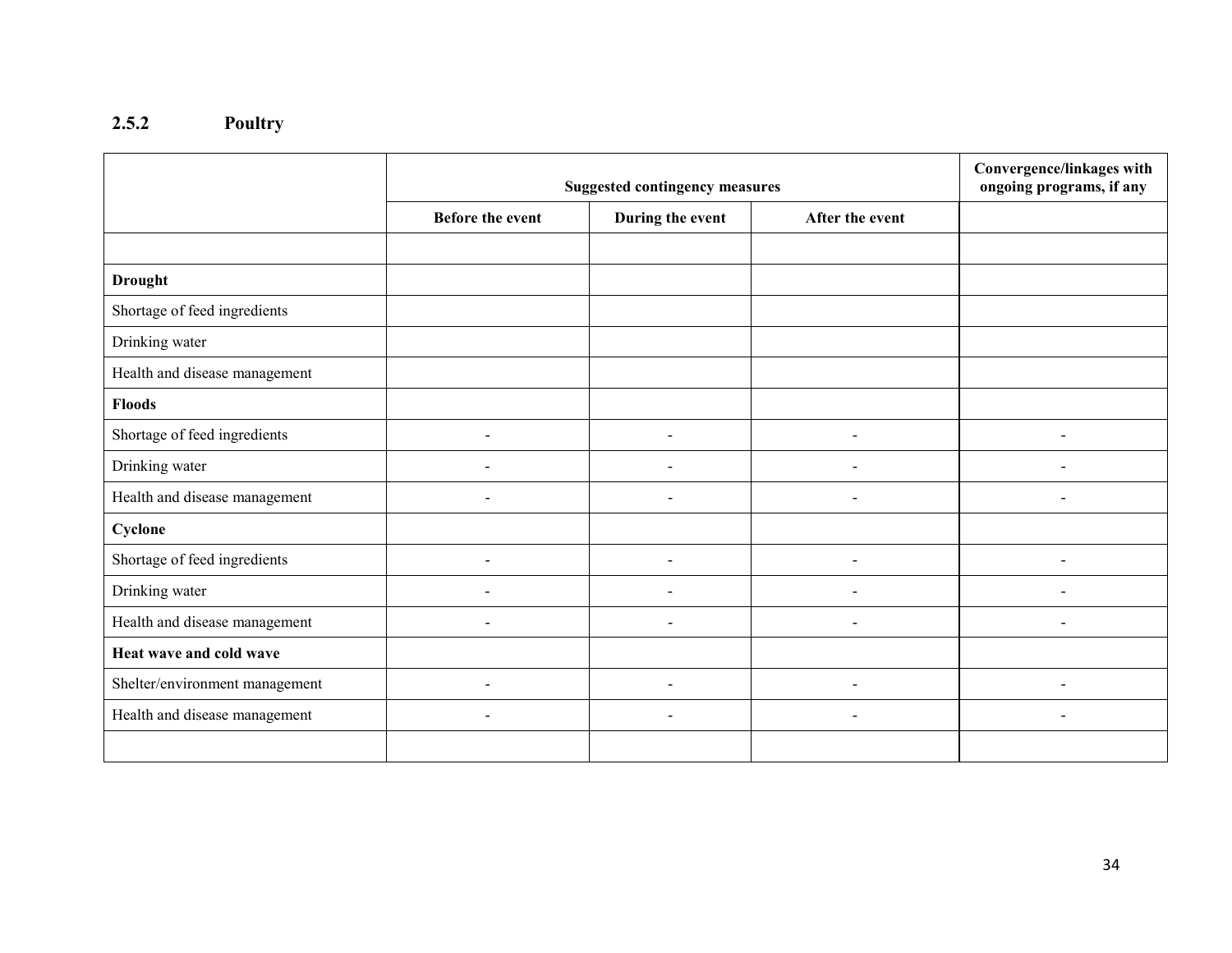#### 2.5.3 Fisheries/ Aquaculture

|                                                                                                              | <b>Suggested contingency measures</b> |                  |                 |  |
|--------------------------------------------------------------------------------------------------------------|---------------------------------------|------------------|-----------------|--|
|                                                                                                              | <b>Before the event</b>               | During the event | After the event |  |
| 1) Drought                                                                                                   |                                       |                  |                 |  |
| A. Capture                                                                                                   |                                       |                  |                 |  |
| Marine                                                                                                       |                                       |                  |                 |  |
| Inland<br>(i) Shallow water depth due to<br>insufficient rains/inflow<br>(ii) Changes in water quality       |                                       |                  |                 |  |
| <b>B.</b> Aquaculture                                                                                        |                                       |                  |                 |  |
| (i) Shallow water in ponds due to<br>insufficient rains/inflow<br>(ii) Impact of salt load build up in ponds |                                       |                  |                 |  |
| change in water quality                                                                                      |                                       |                  |                 |  |
| 2) Floods                                                                                                    | $\blacksquare$                        | $\blacksquare$   | $\blacksquare$  |  |
| A. Capture                                                                                                   |                                       |                  |                 |  |
| Marine                                                                                                       |                                       |                  |                 |  |
| Inland                                                                                                       |                                       |                  |                 |  |
| (i) Average compensation paid due to<br>loss of human life                                                   |                                       |                  |                 |  |
| (ii) No. of boats / nets/damaged                                                                             |                                       |                  |                 |  |
| (iii) No.of houses damaged                                                                                   |                                       |                  |                 |  |
| (iv) Loss of stock                                                                                           |                                       |                  |                 |  |
| (v) Changes in water quality                                                                                 |                                       |                  |                 |  |
| (vi) Health and diseases                                                                                     |                                       |                  |                 |  |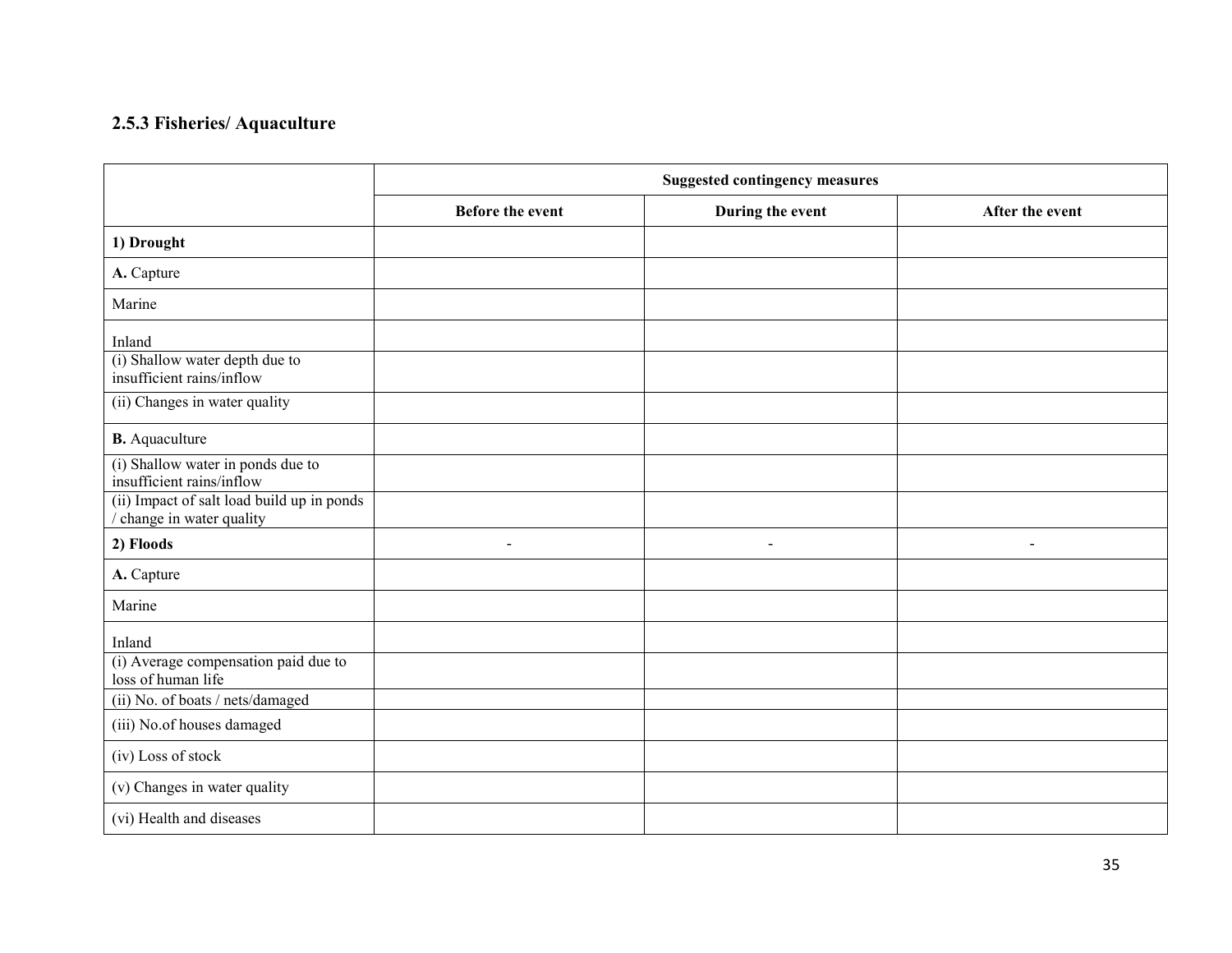| <b>B.</b> Aquaculture                                                 |  |  |
|-----------------------------------------------------------------------|--|--|
| (i) Inundation with flood water                                       |  |  |
| (ii) Water continuation and changes in<br>water quality               |  |  |
| (iii) Health and diseases                                             |  |  |
| (iv) Loss of stock and inputs (feed,<br>chemicals etc)                |  |  |
| (v) Infrastructure damage (pumps,<br>aerators, huts etc)              |  |  |
| 3. Cyclone / Tsunami                                                  |  |  |
| A. Capture                                                            |  |  |
| Marine                                                                |  |  |
| (i) Average compensation paid due to<br>loss of fishermen lives       |  |  |
| (ii) Avg. no. of boats / nets/damaged                                 |  |  |
| (iii) Avg. no. of houses damaged                                      |  |  |
| Inland                                                                |  |  |
| <b>B.</b> Aquaculture                                                 |  |  |
| (i) Overflow / flooding of ponds                                      |  |  |
| (ii) Changes in water quality (fresh<br>water / brackish water ratio) |  |  |
| (iii) Health and diseases                                             |  |  |
| (iv) Loss of stock and inputs (feed,<br>chemicals etc)                |  |  |
| (v) Infrastructure damage (pumps,<br>aerators, shelters/huts etc)     |  |  |